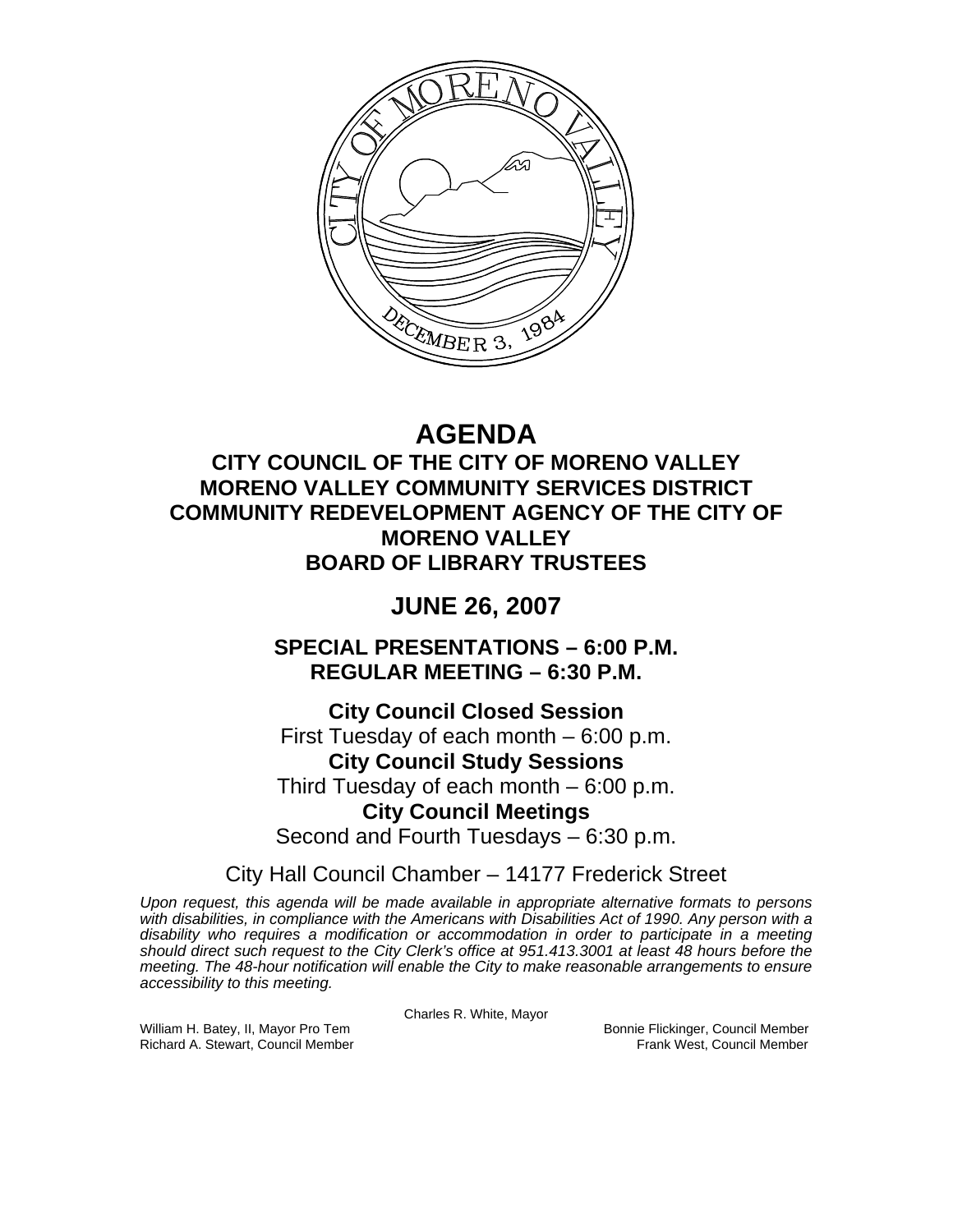#### **AGENDA CITY COUNCIL OF THE CITY OF MORENO VALLEY JUNE 26, 2007**

## **CALL TO ORDER**

## SPECIAL PRESENTATIONS – 6:00 p.m.

- 1. Recognition of Corporal Conrad Cease, Recipient of the Hero Award from MADD (Mothers Against Drunk Drivers)
- 2. Officer of the Quarter Corporal Andy Elia
- 3. Recognition of Moreno Valley Parks and Community Services Youth Basketball Teams
- 4. Recognition of Rancho Verde High School Track and Field Team 2007 Division I Girls CIF Title Champions
- 5. Recognition of Grant Stephens Voter Registration Project
- 6. Recognition of Vista Del Lago High School First Annual Charity Car Show

1.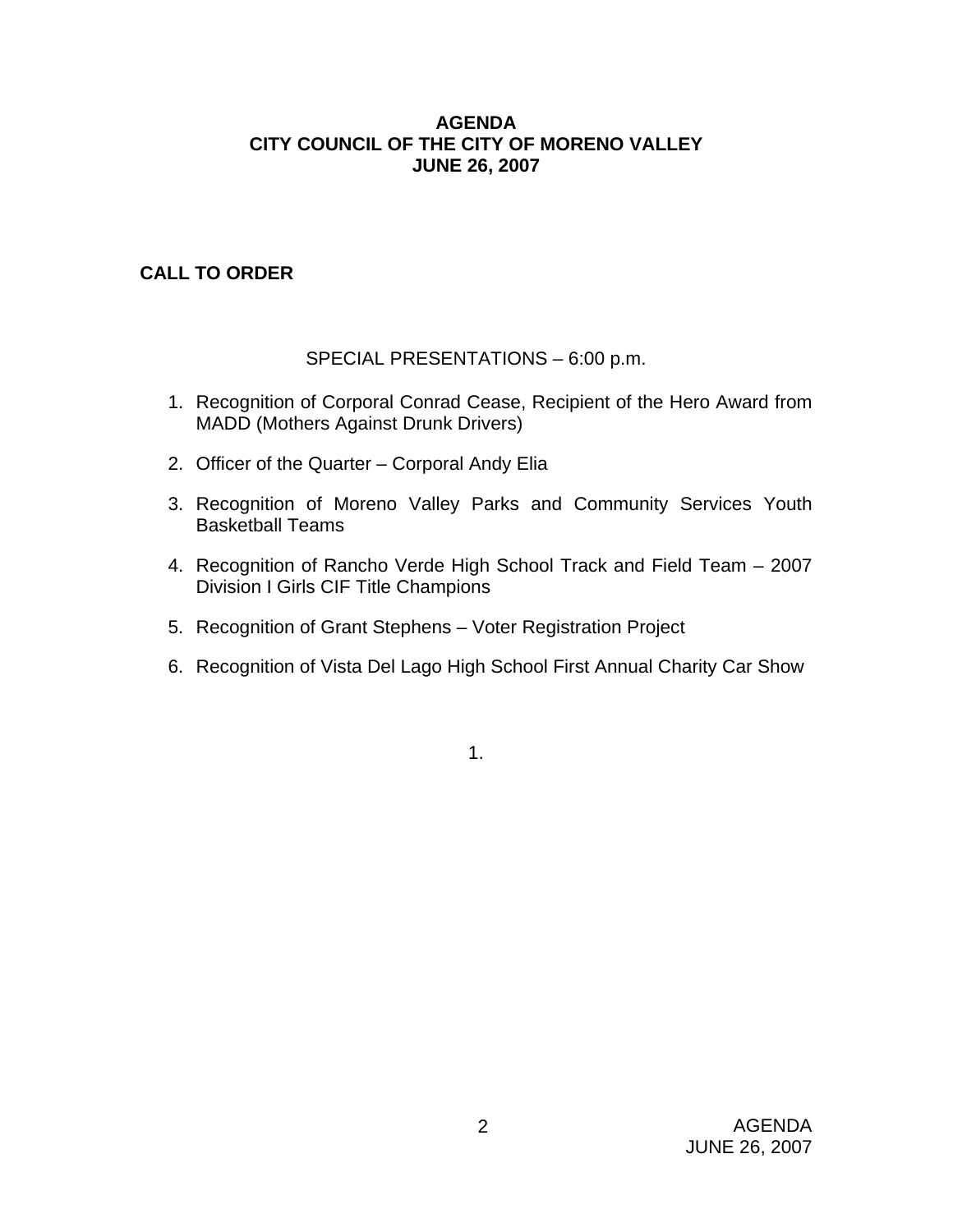#### **AGENDA JOINT MEETING OF THE CITY COUNCIL OF THE CITY OF MORENO VALLEY MORENO VALLEY COMMUNITY SERVICES DISTRICT COMMUNITY REDEVELOPMENT AGENCY OF THE CITY OF MORENO VALLEY, AND THE BOARD OF LIBRARY TRUSTEES**

#### **REGULAR MEETING - 6:30 P.M. JUNE 26, 2007**

**CALL TO ORDER** (Joint Meeting of the City Council, Community Services District, Community Redevelopment Agency, and the Board of Library Trustees actions taken at the Joint Meeting are those of the Agency indicated on each Agenda item)

## **PLEDGE OF ALLEGIANCE**

**INVOCATION** – Deacon Richard Heames, St. Patrick's Roman Catholic Church

#### **ROLL CALL**

#### **INTRODUCTIONS**

PUBLIC COMMENTS **ON MATTERS ON THE AGENDA** WILL BE TAKEN UP AS THE ITEM IS CALLED FOR BUSINESS, BETWEEN STAFF'S REPORT AND CITY COUNCIL DELIBERATION (SPEAKER SLIPS MAY BE TURNED IN UNTIL THE ITEM IS CALLED FOR BUSINESS.)

PUBLIC COMMENTS **ON MATTERS NOT ON THE AGENDA** UNDER THE JURISDICTION OF THE CITY COUNCIL WILL BE HEARD PRIOR TO CITY COUNCIL REPORTS AND CLOSING COMMENTS. IN THE EVENT THAT THE AGENDA ITEM FOR SUCH PUBLIC COMMENTS HAS NOT BEEN CALLED BY 9:00 P.M., IT SHALL BE CALLED AS THE NEXT ITEM OF BUSINESS FOLLOWING THE CONCLUSION OF ANY ITEM BEING HEARD AT 9:00 P.M. Those wishing to speak should submit a BLUE speaker slip to the Bailiff. There is a three-minute limit per person. All remarks and questions shall be addressed to the presiding officer or to the City Council and not to any individual Council member, staff member or other person.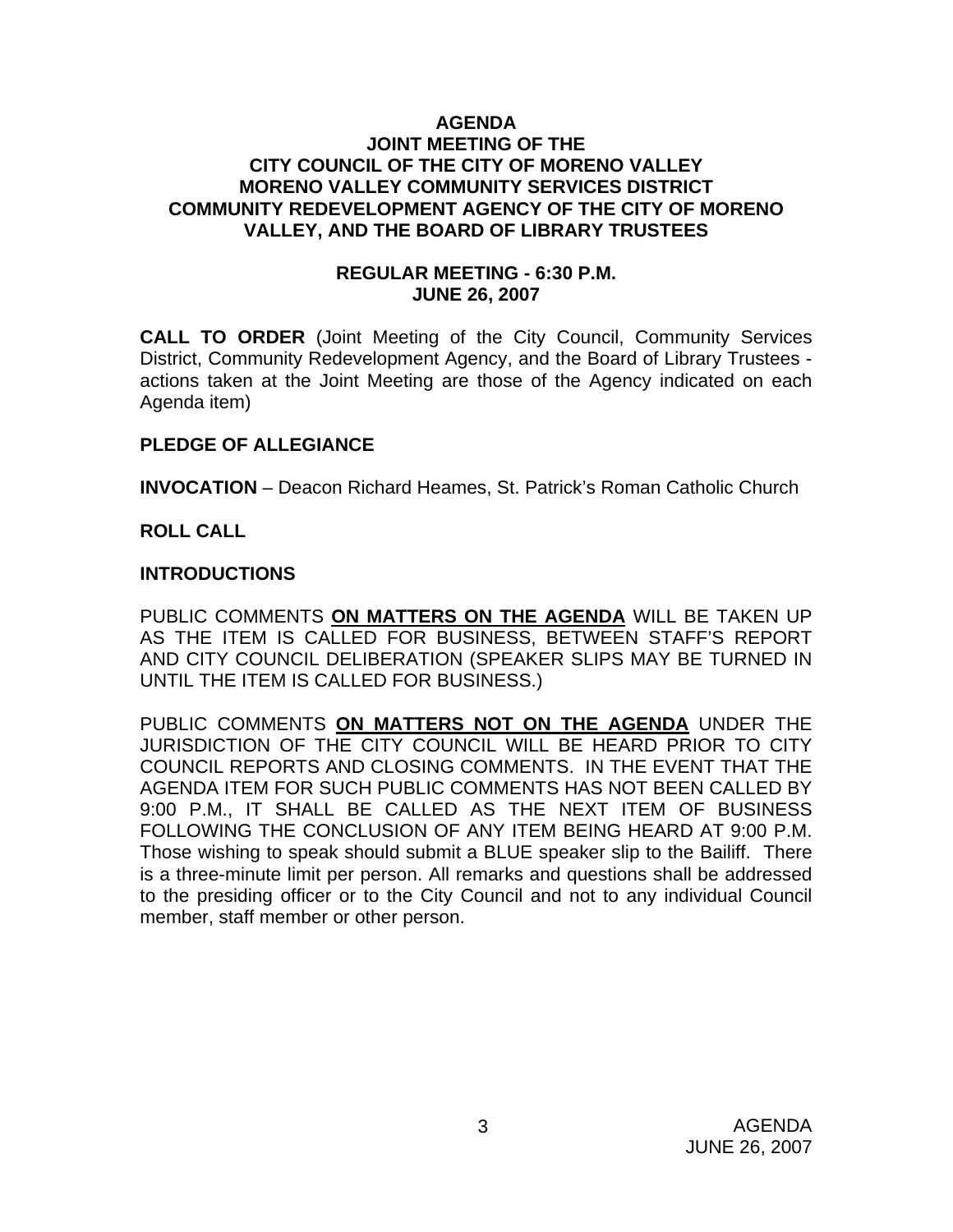## **JOINT CONSENT CALENDARS (SECTIONS A-D)**

All items listed under the Consent Calendars, Sections A, B, C, and D are considered to be routine and non-controversial, and may be enacted by one motion unless a member of the Council, Community Services District, Redevelopment Agency or the Board of Library Trustees requests that an item be removed for separate action. The motion to adopt the Consent Calendars is deemed to be a separate motion by each Agency and shall be so recorded by the City Clerk. Items withdrawn for report or discussion will be heard after public hearing items.

## **A. CONSENT CALENDAR** - **CITY COUNCIL**

- A1. ORDINANCES READING BY TITLE ONLY Recommendation: Waive reading of all Ordinances.
- A2. CITY COUNCIL REPORTS ON REIMBURSABLE ACTIVITIES (Report of: City Clerk's Department)

**Recommendation**: Receive and file.

A3. REVIEW AND CONTINUE THE EMERGENCY ACTION REGARDING THE DESIGN AND CONSTRUCTION OF THE MORENO VALLEY UTILITIES (MVU) 115 KILOVOLT (Kv) SUBSTATION AND SWITCHYARD FACILITY (Report of: Public Works Department)

**Recommendation**: Review and continue the Emergency Action taken by the Council during the September 26, 2006 Council Meeting under Resolution 2006-113 Making Findings of an Emergency and Authorizing the Execution of the Design-Build Agreement for the Moreno Valley Utilities Substation and Switchyard Project between the City of Moreno Valley, as Owner, and ABB, Inc., a Delaware Corporation, as Design-Builder in accordance with Public Contract Code Sections 20168, 22050, and Government Code Section 5956.

A4. APPROVAL OF INDEPENDENT CONTRACTOR AGREEMENTS FOR BUILDING PLAN CHECK SERVICES FOR THE COMMUNITY DEVELOPMENT DEPARTMENT/BUILDING AND SAFETY DIVISION (Report of: Community Development Department)

#### **Recommendation**:

1. Approve the Independent Contractor Agreements with Melad and Associates and Willdan;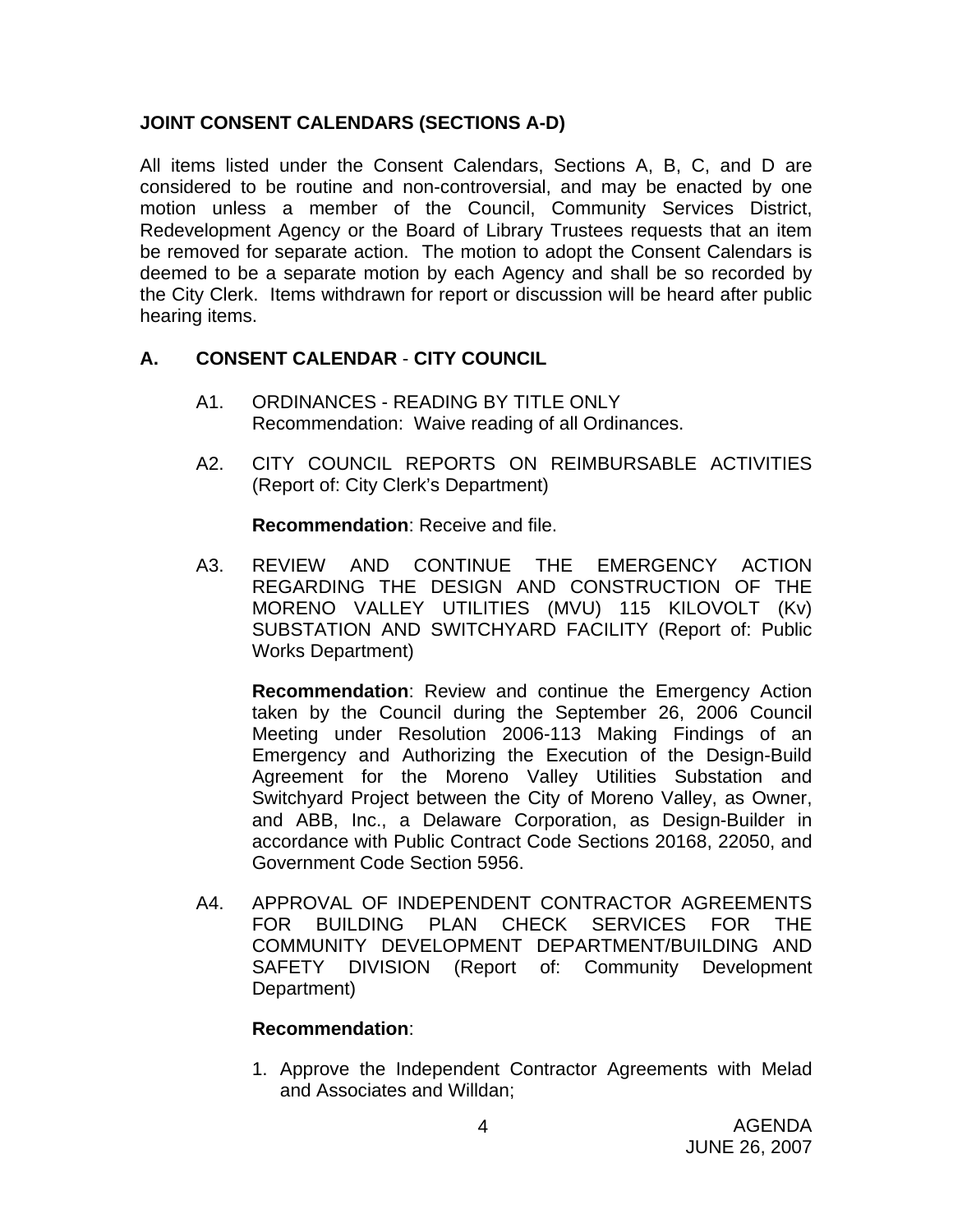- 2. Authorize the Mayor to execute the agreements with Melad and Associates and Willdan in the contracts as approved by the City Attorney; and
- 3. Authorize the issuance of Purchase Orders for Fiscal Year 07/08 against Account No. 011.45410.6291.293 (Other Contractual) in accordance with the City's Procurement Policy, for Melad and Associates and Willdan on a project-by-project basis, in the amounts of \$400,000 each, when all parties have signed the contracts.
- A5. MINUTES REGULAR CITY COUNCIL MEETING OF JUNE 12, 2007 (Report of: City Clerk's Department)

**Recommendation:** Approve as submitted:

A6. RESPONSE TO GRAND JURY REPORT (Report of: City Attorney's Office)

**Recommendation**: Approve the proposed response to the Grand Jury Report and direct the City Attorney to send the response to the Grand Jury immediately.

A7. 2007 LEGISLATIVE UPDATE (Report of: Assistant to the City Manager)

**Recommendation**: Receive and file the informational report.

A8. REQUEST TO APPROPRIATE FUNDS FOR REPLACEMENT OF EMERGENCY RESPONSE FORCE VEHICLE (Report of: Administrative Services Department)

**Recommendation**: Approve an appropriation of \$34,100 from the Equipment Replacement Reserve for the replacement of an Emergency Response Force Vehicle.

A9. APPROVE AND EXECUTE THE PURCHASE AGREEMENTS FOR THE PARTIAL ACQUISITION OF 12218 GRAHAM STREET (APN 292-213-011) AND 12105 GRAHAM STREET (APN 292-260- 020) FOR THE GRAHAM STREET WIDENING PROJECT FROM HEMLOCK DRIVE TO IRONWOOD AVENUE, PROJECT NO. 06- 28068425 (Report of: Public Works Department)

#### **Recommendation:**

1. Approve and execute the purchase agreements for the partial acquisition of 12218 Graham Street (APN 292-213-011) and 12105 Graham Street (APN 292-260-020); and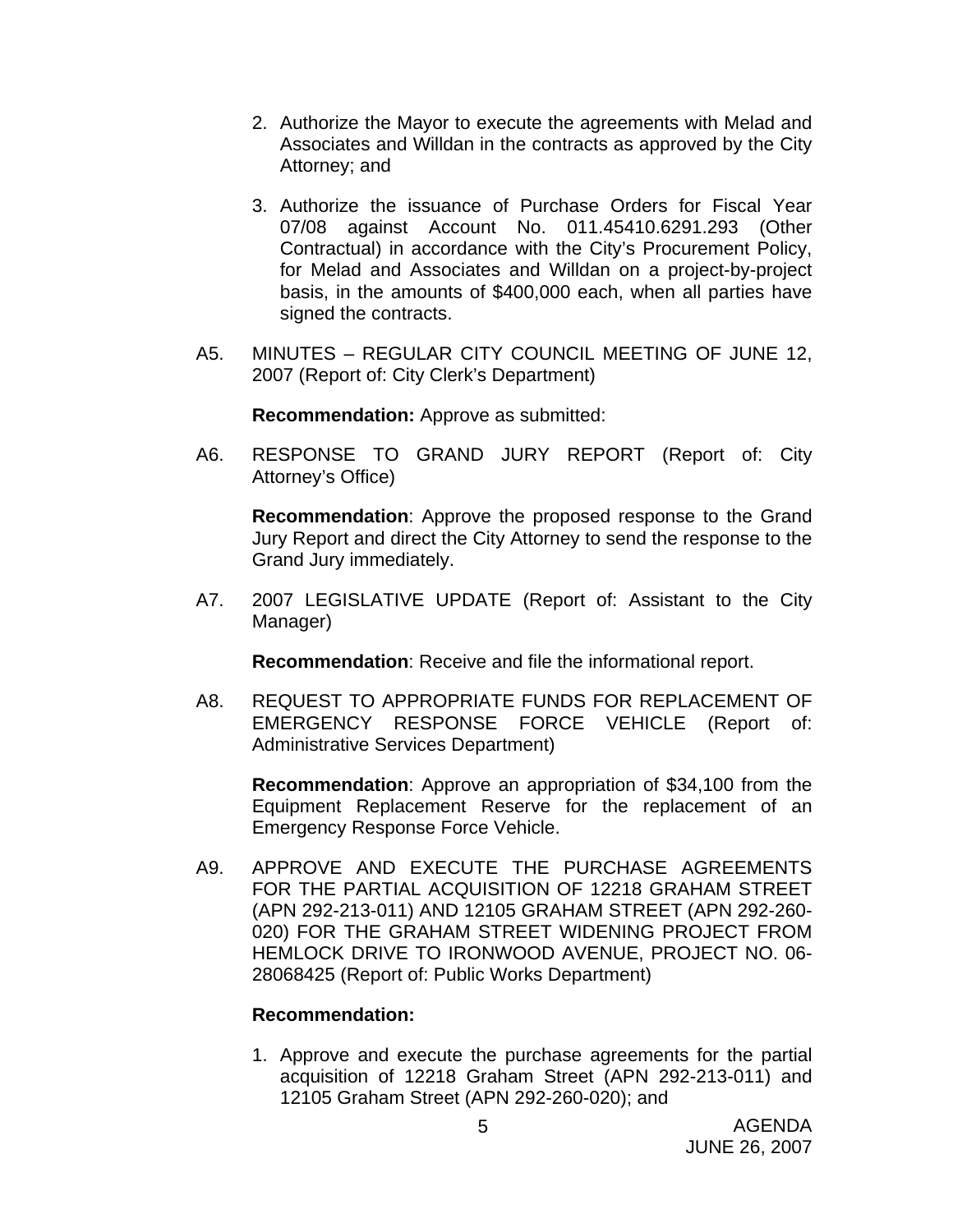- 2. Authorize the Finance Director to wire transfer funds into escrow for the partial acquisition of 12218 Graham Street (APN 292- 213-011) and 12105 Graham Street (APN 292-260-020).
- A10. WASTE MANAGEMENT OF THE INLAND EMPIRE FY 2007/2008 RATE ADJUSTMENT (Report of: Public Works Department)

**Recommendation:** Approve the Waste Management of the Inland Empire Fiscal Year (FY) 2007/2008 Rate Adjustment.

A11. TRACT 23097 – AMENDMENT TO AGREEMENT FOR PUBLIC IMPROVEMENTS (TIME EXTENSION), NORTH OF SAMUEL LANE, WEST OF PIGEON PASS ROAD, DEVELOPER: BREAKTHROUGH CHURCH OF GOD IN CHRIST, MORENO VALLEY, CA 92553 (Report of: Public Works Department)

#### **Recommendation:**

- 1. Authorize the Mayor to execute the Amendment to Agreement for Public Improvements for Tract 23097; and
- 2. Instruct the City Clerk to forward the completed Amendment to Agreement for Public Improvements to the County Recorder's Office for recordation.
- A12. AFFORDABLE HOUSING AGREEMENT BETWEEN THE COMMUNITY REDEVELOPMENT AGENCY OF THE CITY OF MORENO VALLEY AND RIVERSIDE HOUSING DEVELOPMENT CORPORATION (RHDC) FOR 15360 AND 15414 PERRIS BOULEVARD (Report of: Economic Development Department) **(This item is also listed as Item C3)**

**Recommendation:** Adopt Resolution No. 2007-73 finding that an Affordable Housing Agreement by and between the Community Redevelopment Agency of the City of Moreno Valley and Riverside Housing Development Corporation, is of benefit to the project area.

Resolution No. 2007-73

 A Resolution of the City Council of the City of Moreno Valley, California, Finding that an Affordable Housing Agreement by and between the Community Redevelopment Agency of the City of Moreno Valley and Riverside Housing Development Corporation, a California Nonprofit Public Benefit Corporation is of Benefit to the Project Area (15360 and 15414 Perris Boulevard)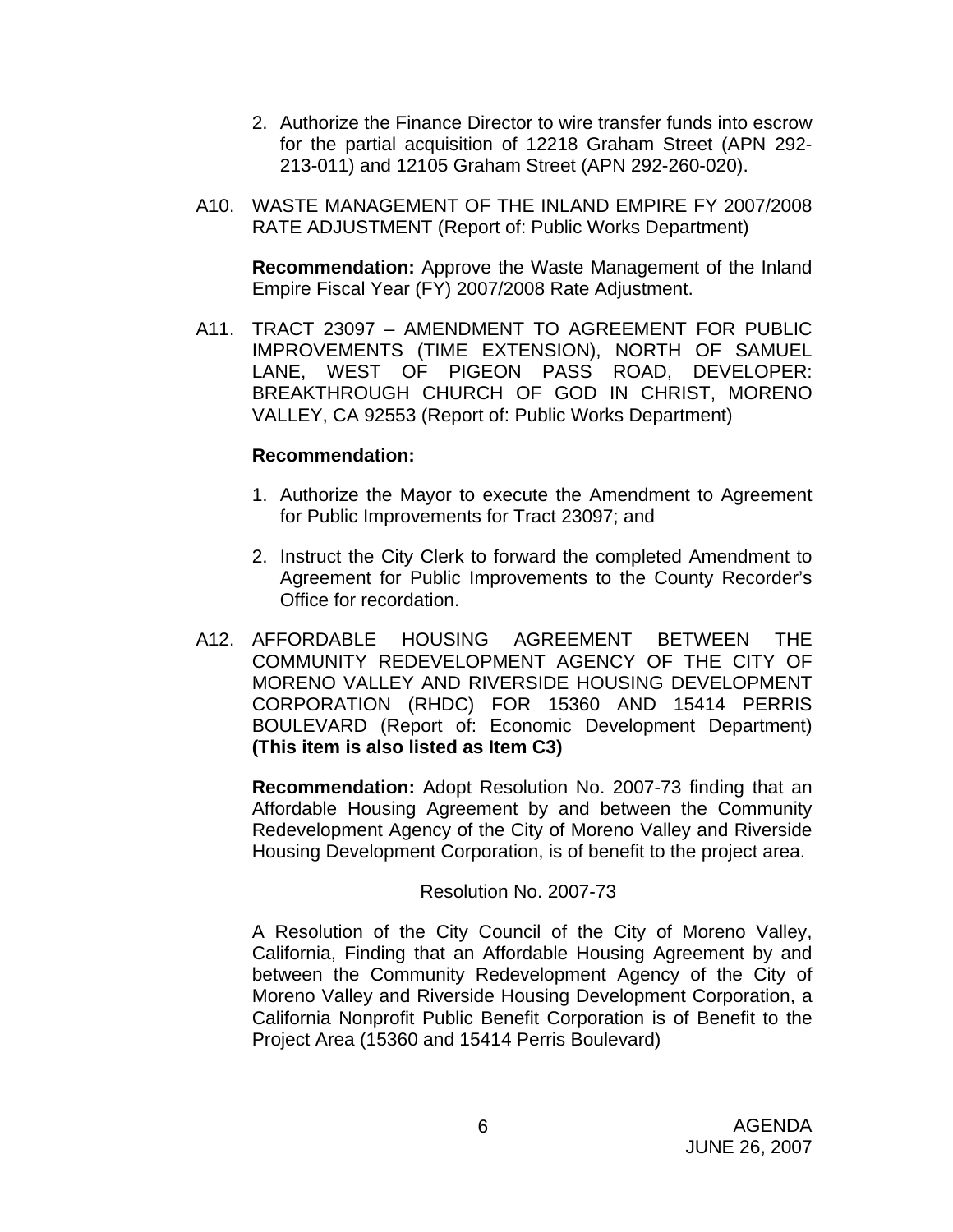A13. RESCISSION OF THE APPROVAL OF TENTATIVE TRACT MAP. NO. 31556 AND THE NEGATIVE DECLARATION (PA03-0101) (Report of: Community Development Department)

**Recommendation:** Approve Resolution No. 2007-74, thereby rescinding the approval of Tentative Tract Map No. 31556 and the adoption of a Negative Declaration (PA03-0101).

Resolution No. 2007-74

 A Resolution of the City Council of the City of Moreno Valley Rescinding Resolution No. 2005-28 for the Approval of Tract Map No. 31556 and Adoption of a Negative Declaration for PA03-0101, Including a 68 Lot Single-Family Residential Subdivision, One Fire Access Lot and Various Open Space Lots on a 75.6 Acre Parcel of Land (73.3 Net Acres) Within the RA-2 (Residential Agriculture-2) and HR (Hillside Residential) Land Use Districts Located on the Northwest Corner of Oliver Street and Juniper Avenue

A14. APPROVE AND EXECUTE AGREEMENT TO PURCHASE TAX-DEFAULTED PROPERTY (APN 485-133-007) THROUGH THE RIVERSIDE COUNTY TREASURER FOR THE AQUEDUCT BIKEWAY FROM INDIAN STREET TO 200 FEET SOUTH OF FAY AVENUE, PROJECT NO. 05-12567524 (Report of: Public Works Department)

**Recommendation:** Approve and execute agreement to purchase tax-defaulted property (APN 485-133-007) through the Riverside County Treasurer for the Aqueduct Bikeway from Indian Street to 200 feet south of Fay Avenue.

A15. AUTHORIZATION TO AWARD THE CONSTRUCTION CONTRACT FOR THE IRONWOOD AVENUE STREET IMPROVEMENTS FROM PIGEON PASS ROAD TO GRAHAM STREET, PROJECT NO. 05-12567423 (Report of: Public Works Department)

- 1. Award the construction contract for the Ironwood Avenue Street Improvements from Pigeon Pass Road to Graham Street to Sully-Miller Contracting Company (Sully-Miller), Anaheim, CA 92801, the lowest responsible bidder;
- 2. Authorize the Mayor to execute a contract agreement with Sully-Miller;
- AGENDA 7 3. Authorize the issuance of a Purchase Order for Sully-Miller, in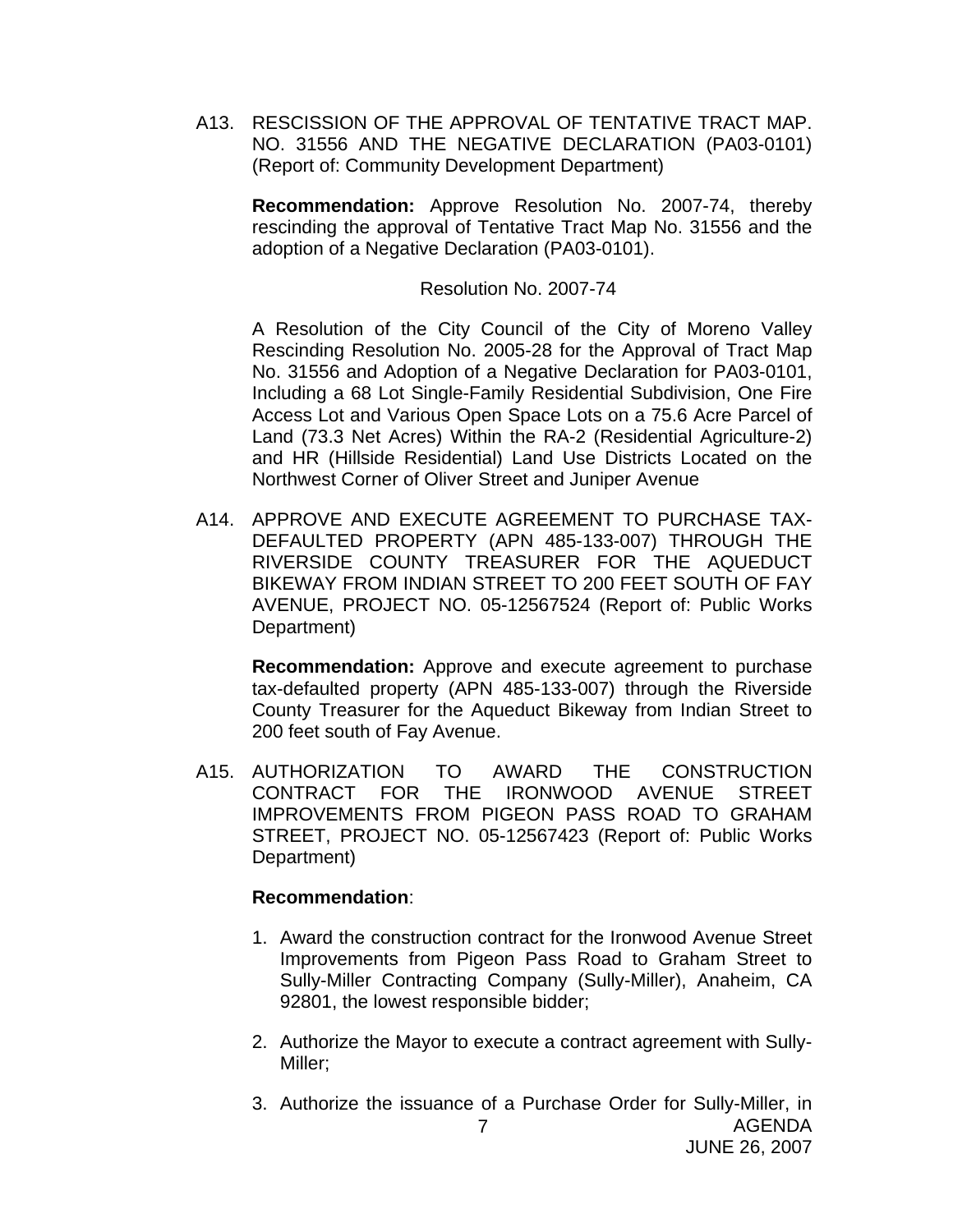the amount of \$1,194,600.00 (the bid amount plus 10% contingency) for the Ironwood Avenue Street Improvements from Pigeon Pass Road to Graham Street (Account No. 125.67423); and

- 4. Authorize the City Engineer to execute any subsequent related minor change orders to the contract with Sully-Miller, up to, but not exceeding, the contingency amount of \$108,600.00, subject to the approval of the City Attorney.
- A16. AUTHORIZATION TO AWARD AGREEMENT FOR PROFESSIONAL CONSULTANT SERVICES FOR EDGEMONT WATER MASTER PLAN UPDATE, PROJECT NO. 08-19319310 (Report of: Economic Development Department)

- 1. Accept grant funds in the amount of \$240,600 from the U.S. Environmental Protection Agency and fund Account No. 1930.4585 (EPA Grant – Box Springs Water Revenue Account);
- 2. Appropriate \$240,600 to Account No. 193.19310.6255 to partially fund expenses related to the Edgemont Water Quality and Water Line Improvement Project;
- 3. Appropriate \$196,854 from Account No. 1930.4701 to Account No. 193.19310.6255 to provide matching funds for expenses related to the Edgemont Water Quality and Water Line Improvement Project;
- 4. Authorize the Economic Development Director to affirm partial award of funds from the U.S. Environmental Protection Agency in the amount of \$158,180 for Phase I of the Edgemont Water Quality and Water Line Improvement Project;
- 5. Approve the Agreement for Professional Consultant Services with Albert A. Webb Associates, Riverside, California, to provide Professional Consultant Services for the Edgemont Water Master Plan Update;
- 6. Authorize the Mayor to execute said Agreement for Professional Consultant Services with Albert A. Webb Associates;
- 7. Authorize the issuance of a Purchase Order to Albert A. Webb Associates, in the amount of \$204,700 (the proposed amount plus 15% contingency) from Account No. 193.19310.6255, when the agreement has been signed by all parties; and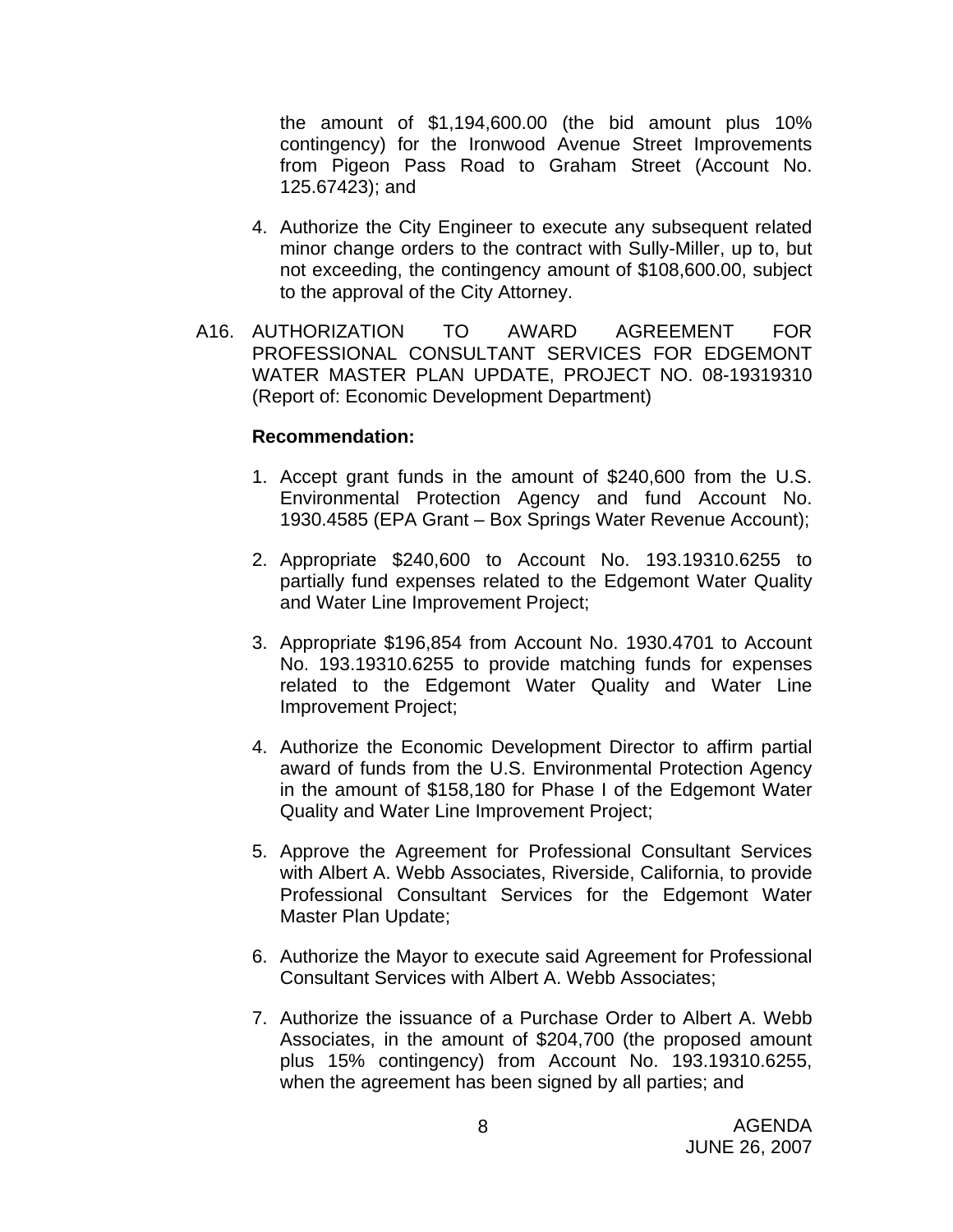- 8. Authorize the City Manager to execute any subsequent related minor amendments to the agreement with Albert A. Webb Associates, up to, but not exceeding, the contingency amount of \$26,700.00, subject to the approval of the City Attorney.
- A17. NOTICE OF COMPLETION AND ACCEPTANCE OF THE FISCAL YEAR 2005/2006 ANNUAL SLURRY SEAL PROGRAM, PROJECT NO. 05-12584830 (Report of: Public Works Department)

#### **Recommendation:**

- 1. Ratify Contract Change Order No. 1 (Final);
- 2. Accept the work as complete for the Fiscal Year 2005/2006 Annual Slurry Seal Program constructed by All American Asphalt, Inc., Corona, California 92878;
- 3. Direct the City Clerk to record the Notice of Completion within ten (10) calendar days at the office of the County Recorder of Riverside County, as required by Section 3093 of the California Civil Code;
- 4. Authorize the Director of Finance to release the retention to All American Asphalt, Inc. thirty-five (35) calendar days after the date of recordation of the Notice of Completion, if no claims are filed against the project;
- 5. Authorize an increase to Purchase Order No. 31367 in the amount of \$4,953.47 to cover the balance above the approved Purchase Order amount; and
- 6. Accept the improvements into the City's maintained road system.
- A18. PA04-0183 INDUSTRIAL ACCEPT AGREEMENT FOR PUBLIC IMPROVEMENTS AND IRREVOCABLE LETTERS OF CREDIT, NORTHEAST CORNER OF INDIAN STREET AND SAN MICHELE ROAD, DEVELOPER: INDIAN AVENUE LLC, NEWPORT BEACH, CA 92660 (Report of: Public Works Department)

- 1. Accept the Agreement and Irrevocable Letters of Credit for Public Improvements for PA04-0183;
- 2. Authorize the Mayor to execute the agreement;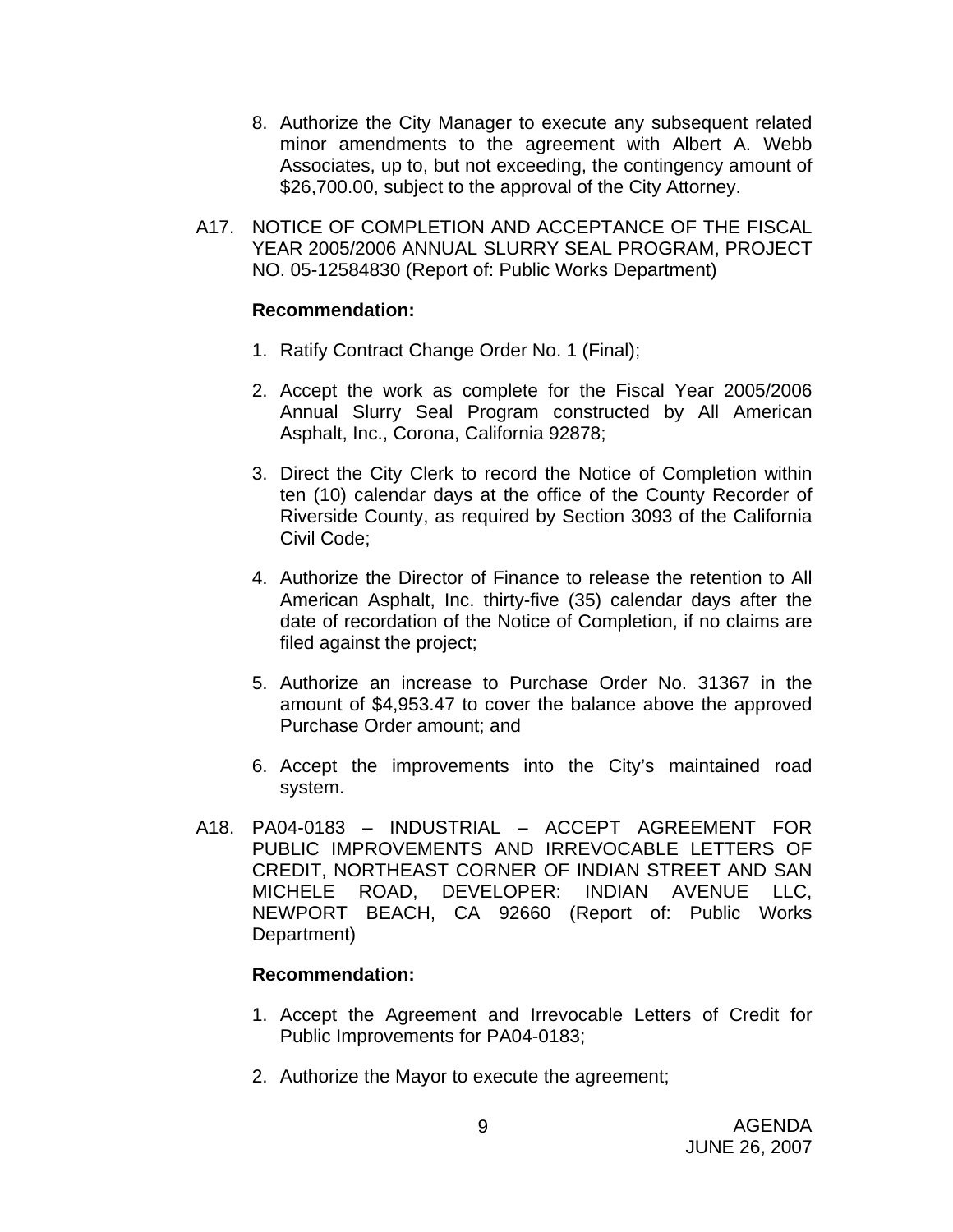- 3. Direct the City Clerk to forward the signed agreement to the County Recorder's office for recordation; and
- 4. Authorize the City Engineer to execute any future time extension amendments to the agreement, subject to City Attorney approval, if the required public improvements are not completed within said timeframe.
- A19. RESOLUTION SUPPORTING THE VAL VERDE UNIFIED SCHOOL DISTRICT IN ITS APPEAL TO RETAIN STATE FUNDS FOR THE CONSTRUCTION OF EDUCATIONAL FACILITIES (Report of: City Clerk's Department)

#### **Recommendation:** Adopt Resolution No. 2007-78

#### Resolution No. 2007-78

 A Resolution of the City Council of the City of Moreno Valley, California, Supporting the Val Verde Unified School District in its Appeal to Retain State Funds for the Construction of Educational **Facilities** 

A20. ANNUAL SALARY INCREASES FOR THE CITY ATTORNEY AND THE CITY CLERK (Report of: Mayor White)

**Recommendation:** Approve the Amendments to Employment Agreements for City Attorney and City Clerk which are Councilappointed positions.

A21. PA03-0020 – APARTMENT COMPLEX – ACCEPT THE IMPROVEMENT REFUND AGREEMENT DEVELOPMENT IMPACT FEES FOR ARTERIAL STREETS, ALESSANDRO BOULEVARD BETWEEN APPLE BLOSSOM STREET AND KITCHING STREET, DEVELOPER – WNRA MORENO VALLEY, LLC, IRVINE, CA 92614 (Report of: Public Works Department)

- 1. Accept the Improvement Refund Agreement Development Impact Fees (DIF) for Arterial Streets for PA03-0020;
- 2. Authorize the Mayor to execute the Improvement Refund Agreement Development Impact Fees for PA03-0020; and
- 3. Authorize the Finance Director to process a refund to the Developer in the amount not to exceed \$527,220 from arterial streets development impact fees as the funds become available in accordance with City Resolution 2006-19.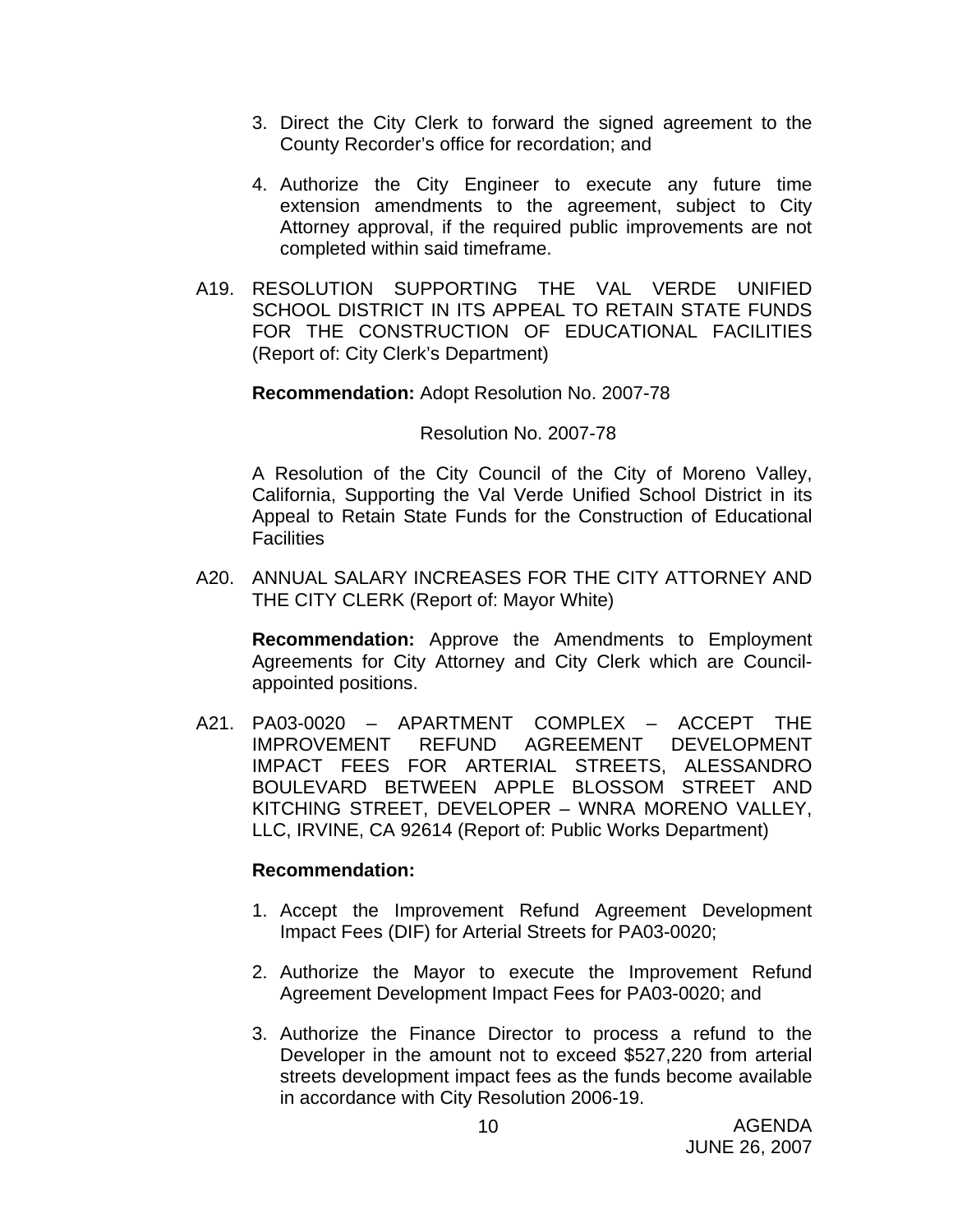#### **B. CONSENT CALENDAR** - **COMMUNITY SERVICES DISTRICT**

- B1. ORDINANCES READING BY TITLE ONLY Recommendation: Waive reading of all Ordinances.
- B2. MINUTES REGULAR CITY COUNCIL MEETING OF JUNE 12, 2007 (Report of: City Clerk's Department)

**Recommendation:** Approve as submitted:

B3. APPROPRIATION OF FUNDS TO ADD ADDITIONAL POSITIONS FOR THE ASES GRANT (Report of: Parks & Community Services Department)

**Recommendation:** Authorize the appropriation of funding to include the addition of the following listed positions: 3 After School Program Coordinators, 5 After School Program Specialists, 1 Human Resources Technician, and up to 90 After School Program Assistants to the City employee roster for the ASES Grant Program.

## **C. CONSENT CALENDAR** - **COMMUNITY REDEVELOPMENT AGENCY**

- C1. ORDINANCES READING BY TITLE ONLY Recommendation: Waive reading of all Ordinances.
- C2. MINUTES REGULAR CITY COUNCIL MEETING OF JUNE 12, 2007 (Report of: City Clerk's Department)

**Recommendation:** Approve as submitted:

C3. AFFORDABLE HOUSING AGREEMENT BETWEEN THE COMMUNITY REDEVELOPMENT AGENCY OF THE CITY OF MORENO VALLEY AND RIVERSIDE HOUSING DEVELOPMENT CORPORATION (RHDC) FOR 15360 AND 15414 PERRIS BOULEVARD (Report of: Economic Development Department **(This item is also listed as Item A12)**

## **Recommendation:**

1. Adopt Resolution No. RDA 2007-03 and approve the Affordable Housing Agreement by and between the Community Redevelopment Agency of the City of Moreno Valley and Riverside Housing Development Corporation;

Resolution No. RDA 2007-03

A Resolution of the Community Redevelopment Agency of the City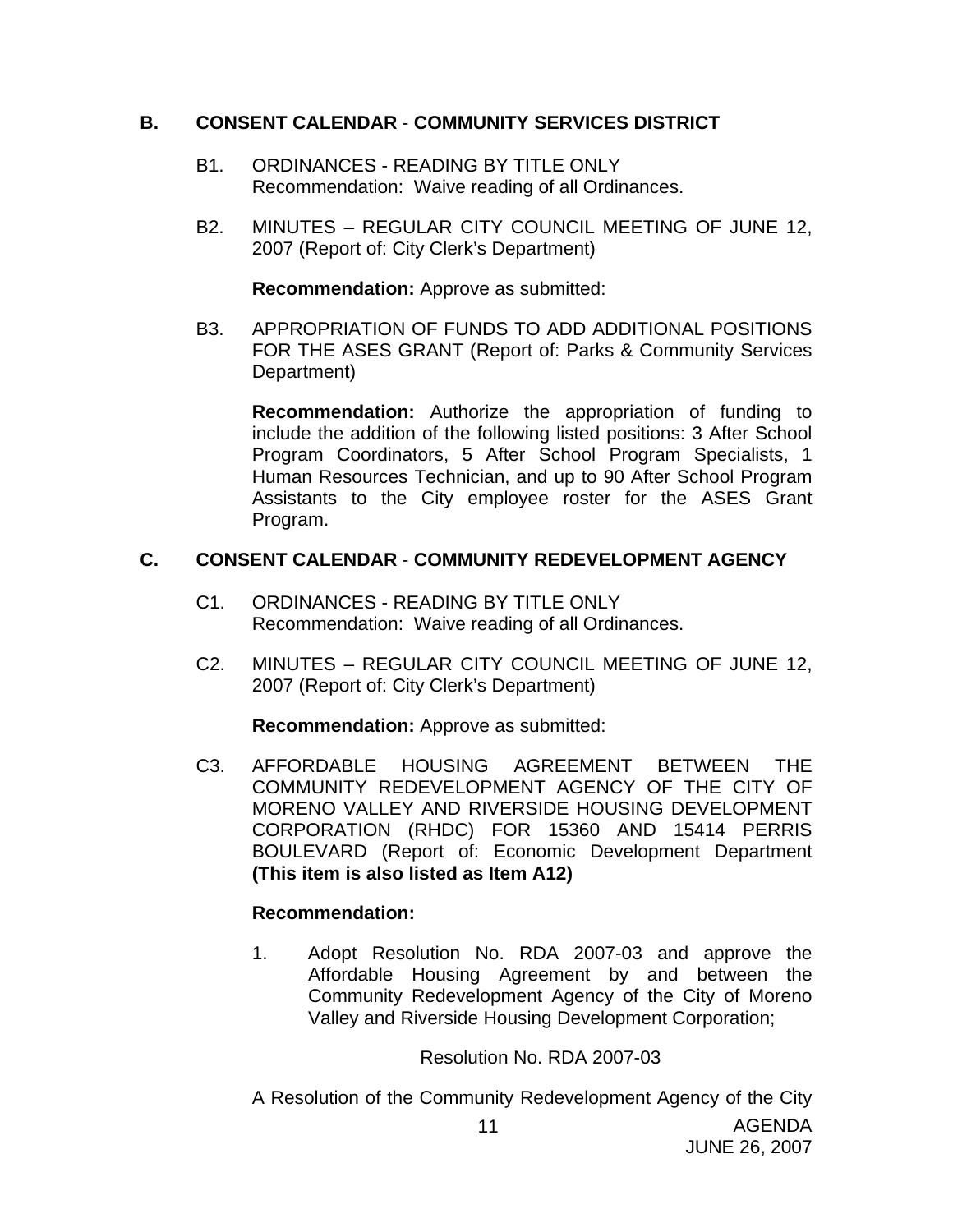of Moreno Valley, California, Approving an Affordable Housing Agreement by and between the Agency and Riverside Housing Development Corporation, a California Nonprofit Public Benefit Corporation (15360 and 15414 Perris Boulevard)

- 2. Authorize funding the project from the Redevelopment Agency Housing Set Aside Fund account number 894.84125; and
- 3. Authorize the Agency Executive Director to execute the necessary documents.
- C4. TRANSFER OF PROPERTY AND ADJUSTMENT OF MONEYS TO THE AGENCY'S LOW- AND MODERATE-INCOME HOUSING FUND (Report of: Economic Development Department)

**Recommendation:** Adopt Resolution No. RDA 2007-04 authorizing the transfer of property and approving the terms for adjustment of moneys to the Agency's Low-and Moderate-Income Housing Fund.

Resolution No. RDA 2007-04

 A Resolution of the Community Redevelopment Agency of the City of Moreno Valley, California, Authorizing and Memorializing the Transfer of Property and Approving the Terms for Adjustment of Moneys to the Agency's Low- and Moderate-Income Housing Fund in Connection Therewith

#### **D. CONSENT CALENDAR** - **BOARD OF LIBRARY TRUSTEES**

- D1. ORDINANCES READING BY TITLE ONLY Recommendation: Waive reading of all Ordinances.
- D2. MINUTES REGULAR CITY COUNCIL MEETING OF JUNE 12, 2007 (Report of: City Clerk's Department)

**Recommendation:** Approve as submitted: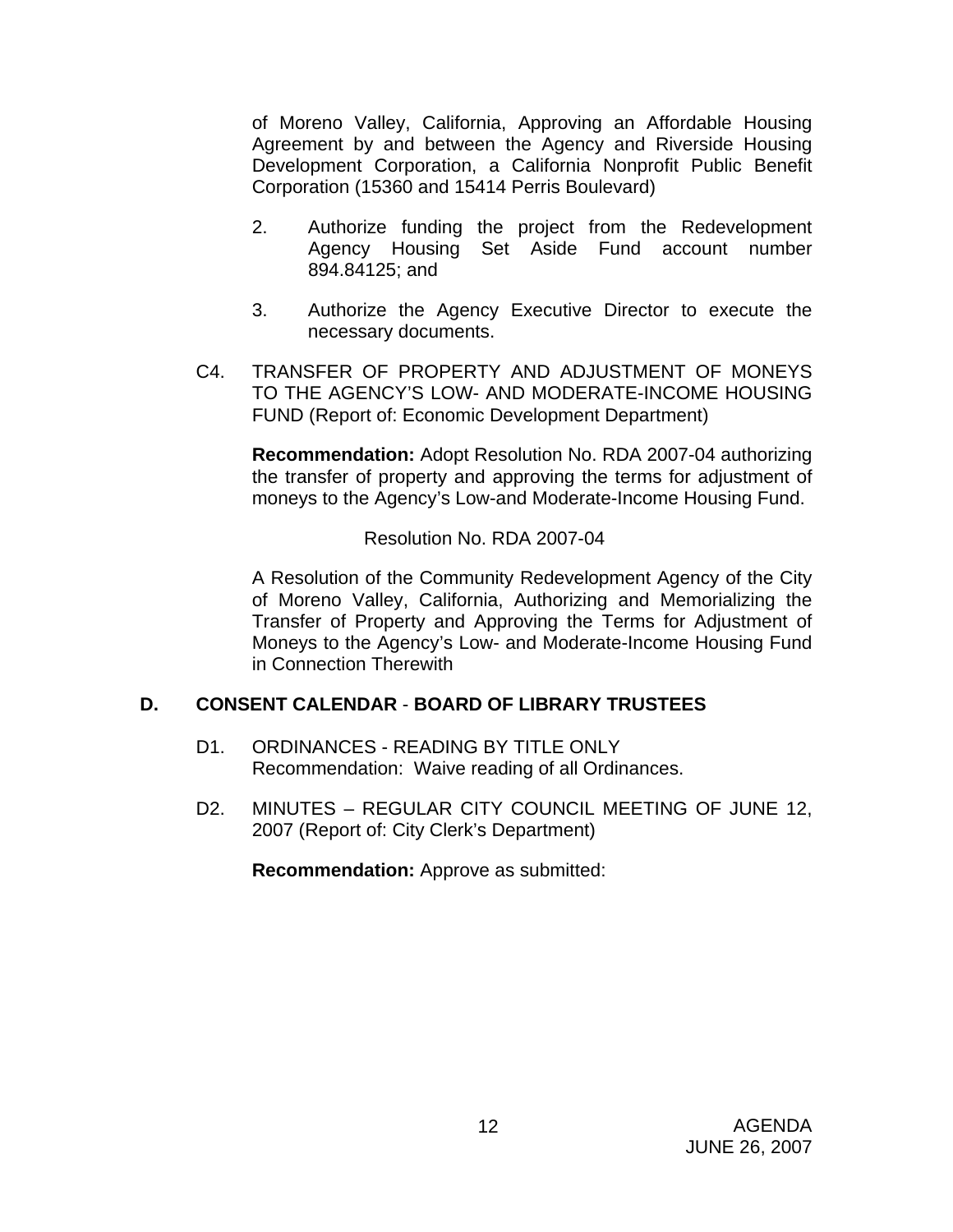## **E. PUBLIC HEARINGS**

Questions or comments from the public on a Public Hearing matter are limited to five minutes per individual and must pertain to the subject under consideration.

 Those wishing to speak should complete and submit a GOLDENROD speaker slip to the Bailiff.

E1. PUBLIC HEARING FOR DELINQUENT RESIDENTIAL SOLID WASTE ACCOUNTS (Report of: Public Works Department)

#### **Recommendation:**

- 1. Approve placing the list of delinquent solid waste accounts, available in the City Clerk's office, on the Fiscal Year (FY) 2007/2008 Riverside County property tax roll for collection;
- 2. Adopt Resolution No. 2007-72 rescinding and restating the provisions of Resolution 2005-53 of the City Council of the City of Moreno Valley, California, and authorizing the collection of delinquent and unpaid taxes and charges for solid waste collection on the tax roll;

#### Resolution No. 2007-72

 A Resolution of the City Council of the City of Moreno Valley, California, Repealing, Revising, and Reenacting the Provisions of Resolution 2005-53, and Authorizing the Collection of Delinquent and Unpaid Taxes and Charges for Solid Waste Collection on the Tax Roll

- 3. Direct the City Clerk to file with the Riverside County Auditor a certified copy of Resolution No. 2007-72 and the list of delinquent solid waste accounts as required by Section 5473.4 of the California Health and Safety Code and Section 6.02.030 of the City of Moreno Valley Municipal Code.
- E2. ORDINANCE IMPLEMENTING PERMIT PARKING; RESOLUTION AMENDING RESOLUTION NO. 2007-43 TO ESTABLISH FEES TO RECOVER THE COSTS ASSOCIATED WITH PERMIT PARKING; AND APPROVAL OF PROPOSED POLICY AND PROCEDURE (Report of: Public Works Department)

#### **Recommendation:**

1. Introduce Ordinance No. 747, amending Section 12.08.030 of the City of Moreno Valley Municipal Code to expand the City's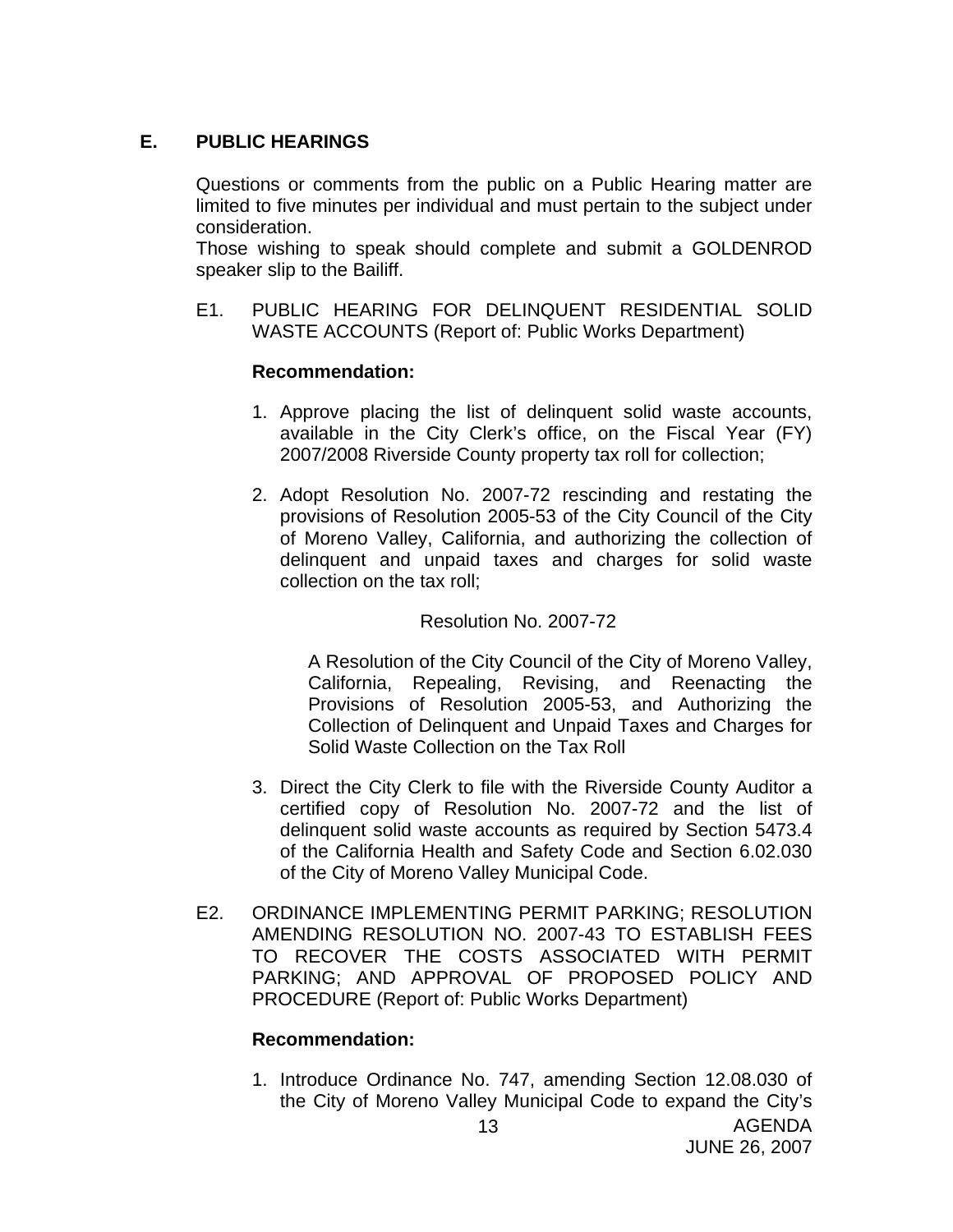permit parking to cover commercial zones and make other necessary changes to the Municipal Code;

#### Ordinance No. 747

 An Ordinance of the City Council of the City of Moreno Valley, California, Amending Section 12.08.030 of Chapter 12.08 of the City of Moreno Valley Municipal Code, Revising the Administrative Functions of the City Traffic Engineer as they Relate to Permit Parking

 2. Adopt Resolution No. 2007-75, amending Resolution 2007-43, to add fees to recover the associated costs from its users;

#### Resolution No. 2007-75

 A Resolution of the City Council of the City of Moreno Valley Amending Resolution No. 2007-43, to Establish Fees to Recover the Costs Associated with Permit Parking

- 3. Approve the proposed policy and procedure.
- E3. A PUBLIC HEARING ON ZONE CHANGE (PA05-0151) AND GENERAL PLAN AMENDMENT (PA05-0152) TO CHANGE THE LAND USE DESIGNATION FOR APPROXIMATELY 8 ACRES LOCATED AT THE SOUTHWEST CORNER OF ALESSANDRO BOULEVARD AND GRAHAM STREET FROM BUSINESS PARK-MIXED USE TO BUSINESS PARK-MIXED USE AND COMMUNITY COMMERCIAL. ASSOCIATED APPLICATIONS PROPOSE A TENTATIVE PARCEL MAP, A CONDITIONAL USE PERMIT, AND TWO PLOT PLANS TO ESTABLISH A MIXED-USE DEVELOPMENT CONSISTING OF A COMMUNITY HEALTH CLINIC AND CORPORATE OFFICE, BUSINESS PARK BUILDINGS, AND A SELF-STORAGE FACILITY (Report of: Community Development Department)

- 1. Conduct a public hearing for review of the proposed actions;
- 2. Adopt a Negative Declaration for applications PA05-0151 (Change of Zone), PA05-152 (General Plan Amendment), PA05-0153 (CUP for Self-Storage), PA05-0154 (Plot Plan for Medical Office Building), PA05-0155 (Tentative Parcel Map 34044), and PA06-0157 (Plot Plan for Business Park Buildings). The projects, individually and cumulatively, will not result in a significant effect on the environment;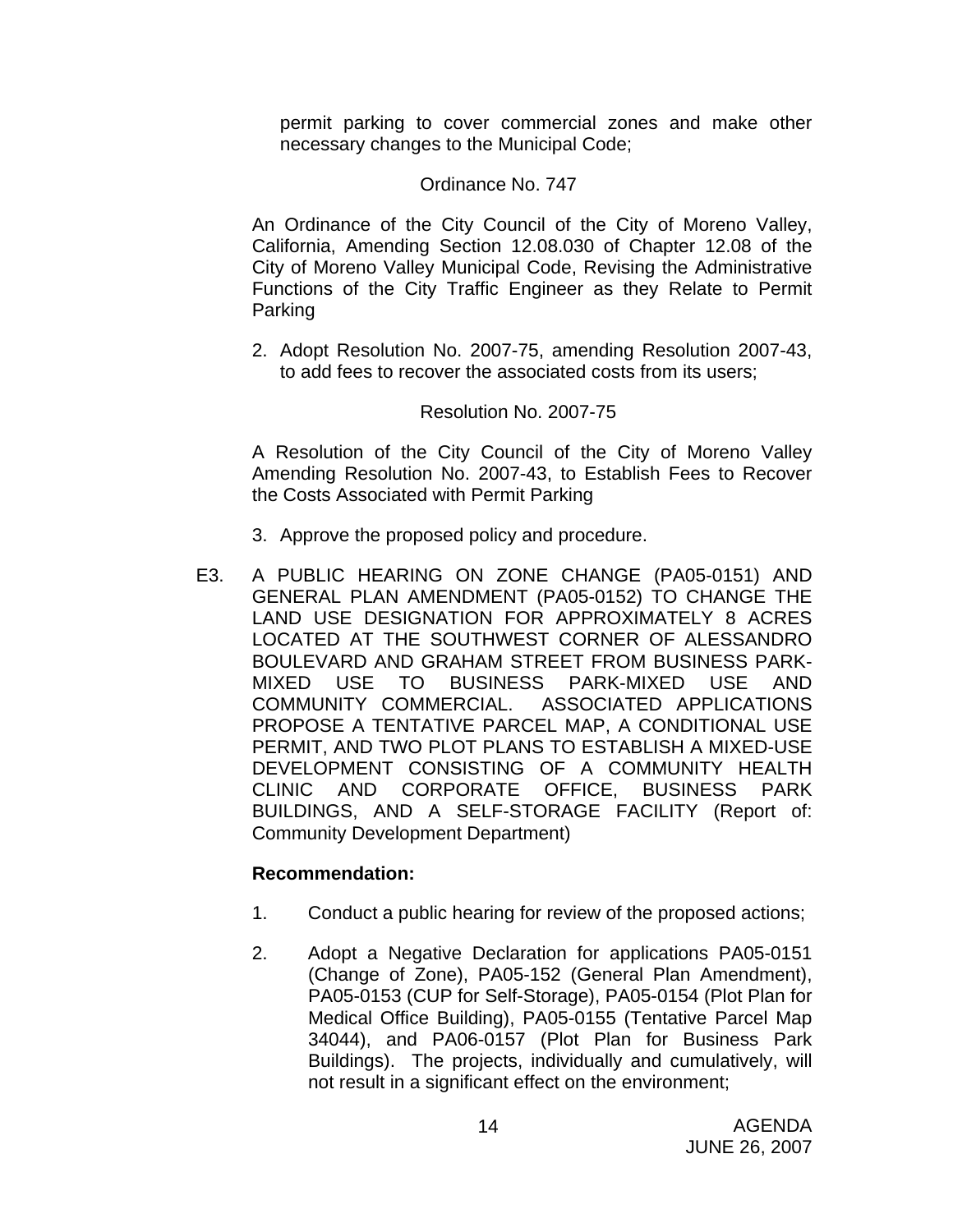3. Approve Resolution No. 2007-76 approving a General Plan Amendment (PA05-0152) from Business Park/Industrial to Commercial, and the revised General Plan Map;

#### Resolution No. 2007-76

 A Resolution of the City Council of the City of Moreno Valley, California, Approving a General Plan Amendment (PA05- 0152) to Change the Land Use for an Approximately 3-Acre Portion of Assessor's Parcel Number 297-170-004 from Business Park/Industrial to Community Commercial, Thereby Establishing General Plan Land Use Map Designations as Described in the Resolution and the Revised General Plan Map as Attached to the Resolution as Exhibit A

4. Introduce Ordinance No. 748 approving a Zone Change (PA05-0151) from Business Park-Mixed-Use to Community Commercial, based on the findings in the Ordinance, and the revised Zoning Atlas page;

## Ordinance No. 748

 An Ordinance of the City Council of the City of Moreno Valley, California, Approving PA05-0151 (Zone Change) to Change the Land Use for an Approximately 3-Acre Portion of Assessor's Parcel Number 297-170-004 from the Business Park-Mixed Use Land Use District to the Community Commercial Land Use District

5. Approve Resolution No. 2007-77 approving Tentative Parcel Map No. 34044 (PA05-0155), PA05-0153 (Conditional Use Permit for Self-storage Facility), PA05-0154 (Plot Plan for Medical Office Building) and PA06-0157 (Plot Plan for Business Park Buildings) based on the findings in the Resolution, and the conditions of approval;

## Resolution No. 2007-77

 A Resolution of the City Council of the City of Moreno Valley Approving Application Numbers PA05-0153 (CUP for Self-Storage), PA05-0154 (Plot Plan for Medical Office), PA05- 0155 (TPM 34044) and PA06-0157 (Plot Plan for Business Park Buildings) to Subdivide an Approximately 8 Acre Parcel (Assessor's Parcel Number 297-170-004) into Three Parcels, and to Approve a Conditional Use Permit and Two Plot Plans for a Proposed Mixed-Use Development at the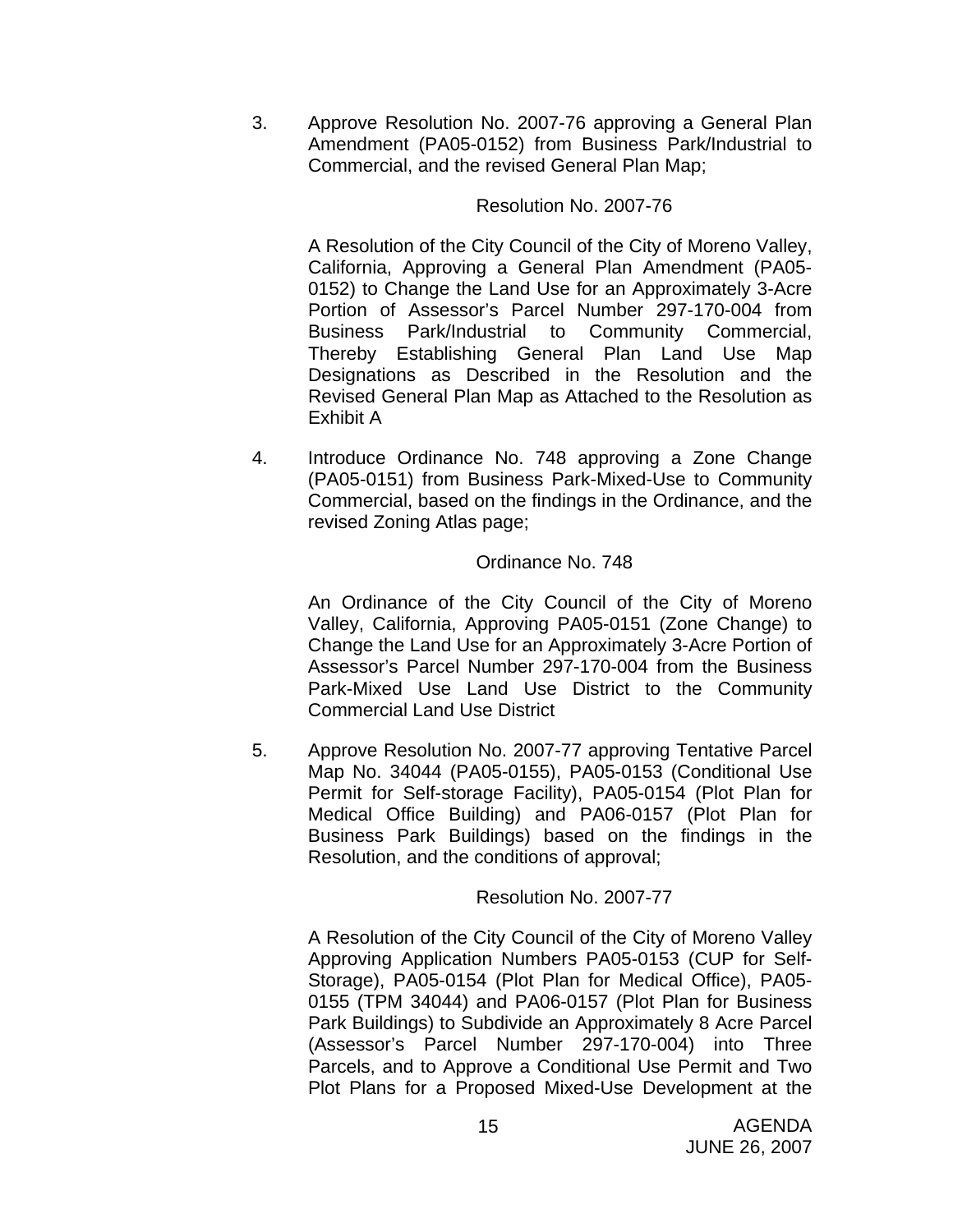Southwest Corner of Alessandro Boulevard and Graham Street

 E4. PUBLIC HEARING AND ADOPTION OF RESOLUTION ESTABLISHING APPROPRIATIONS ("GANN") LIMIT FOR THE CITY OF MORENO VALLEY FOR FY 2007/2008 (Report of: Finance Department)

## **Recommendation:**

- 1. Conduct a Public Hearing to receive public comments on the City's Appropriations Limit for FY 2007-08; and
- 2. Adopt Resolution No. 2007-80, establishing the Appropriations Limit for the City of Moreno Valley for FY 2007-08

## Resolution No. 2007-80

 A Resolution of the City Council of the City of Moreno Valley, California, Establishing an Appropriations Limit for Fiscal Year 2007-08 and Taking Other Actions in Relation Thereto

 E5. PUBLIC HEARING AND ADOPTION OF RESOLUTION ESTABLISHING APPROPRIATIONS ("GANN") LIMIT FOR THE COMMUNITY SERVICES DISTRICT FOR FY 2007/2008 (Report of: Finance Department)

## **Recommendation:**

- 1. Conduct a Public Hearing to receive public comments on the CSD appropriations limit for FY 2007-08; and
- 2. Adopt Resolution No. CSD 2007-25, establishing an appropriations limit for the Community Services District for FY 2007-08

## Resolution No. CSD 2007-25

 A Resolution of the Moreno Valley Community Services District of the City of Moreno Valley, California, Establishing an Appropriations Limit for Fiscal Year 2007-08 and Taking Other Actions in Relation Thereto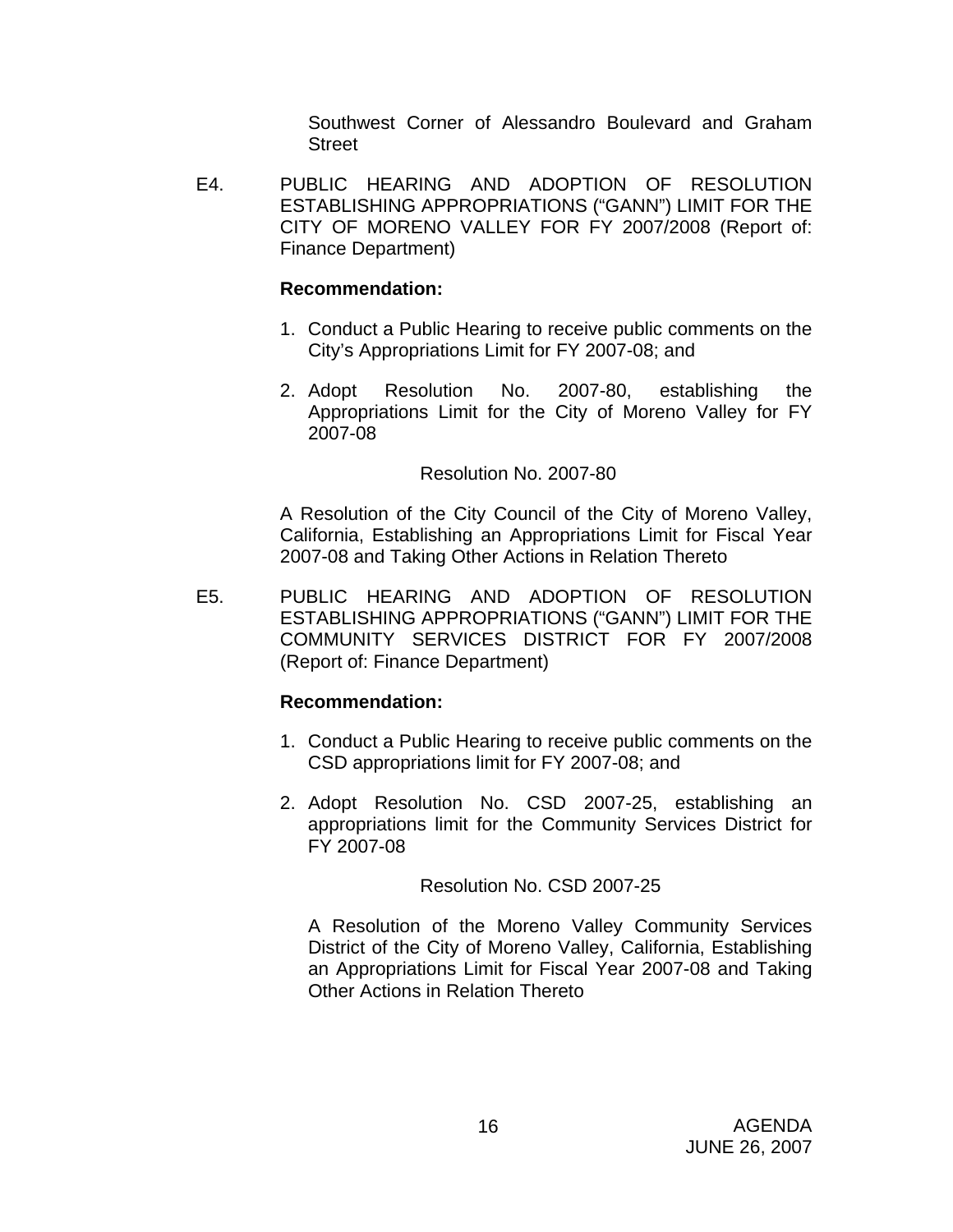#### **F. ITEMS REMOVED FROM CONSENT CALENDARS FOR DISCUSSION OR SEPARATE ACTION**

## **G. REPORTS**

- G1. CITY COUNCIL REPORTS ON REGIONAL ACTIVITIES
	- a) Report on March Joint Powers Commission by Council Member Stewart
- G2. PUBLIC MEETING REGARDING MAIL BALLOT PROCEEDINGS FOR MORENO VALLEY HOTEL – BALLOTED ITEM: NATIONAL POLLUTANT DISCHARGE ELIMINATION SYSTEM (NPDES); TENTATIVE TRACT 32756 – BALLOTED ITEMS: NPDES AND COMMUNITY SERVICES DISTRICT (CSD) ZONE M; AND TENTATIVE PARCEL MAP 33637 – BALLOTED ITEMS: NPDES AND CSD ZONE D (Report of: Public Works Department)

- 1. That the Mayor and Members of the City Council conduct the Public Meeting to accept public comments regarding the mail ballot proceedings for:
	- a. Moreno Valley Hotel Assessor Parcel Number (APN) 292-250-024 (and any division thereof) for approval of the National Pollutant Discharge Elimination System (NPDES) commercial/industrial regulatory rate schedule; and
	- b. Tentative Tract 32756 (and all affected phases) and Tentative Parcel Map 33637 for approval of the NPDES residential regulatory rate schedule.
- 2. That the Members of the Board of Directors of the Moreno Valley Community Services District (the "CSD Board" conduct the Public Meeting to accept public comments regarding the mail ballot proceedings for:
	- a. Tentative Tract 32756 (and all affected phases) for inclusion into and approval of the annual parcel charge for CSD Zone M (Commercial, Industrial, and Multifamily Improved Median Maintenance); and
	- b. Tentative Parcel Map 33637 for inclusion into and approval of the annual parcel charge for CSD Zone D (Parkway Landscape Maintenance).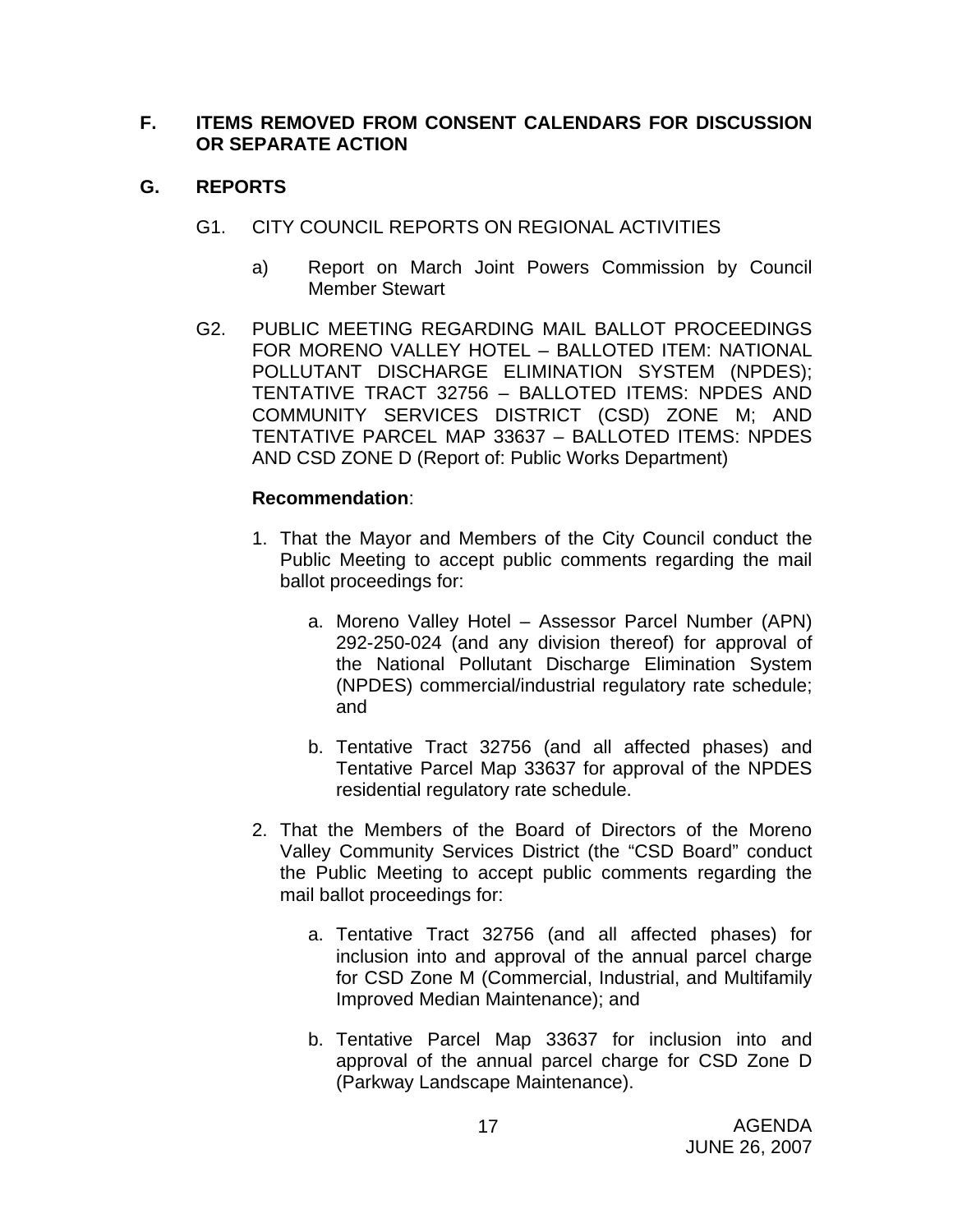G3. RESOLUTION SETTING FORTH THE REDEVELOPMENT AGENCY'S PROGRAM TO ACQUIRE REAL PROPERTY BY EMINENT DOMAIN AND ORDINANCE DESCRIBING THE REDEVELOPMENT AGENCY'S PROGRAM TO ACQUIRE REAL PROPERTY BY EMINENT DOMAIN (Report of: Economic Development Department)

## **Recommendation:**

1. That the Chairperson and Members of the Board of Directors of the Community Redevelopment Agency of the City of Moreno Valley adopt Resolution No. RDA 2007-05, a Resolution of the Community Redevelopment Agency of the City of Moreno Valley Setting Forth the Agency's Program to Acquire Real Property by Eminent Domain and Requesting that the City Council of the City of Moreno Valley Adopt an Ordinance Pursuant to the Provisions of the California Community Redevelopment Law, Health and Safety Code, Section 33342.7

## Resolution No. RDA 2007-05

 A Resolution of the Community Redevelopment Agency of the City of Moreno Valley Setting Forth the Agency's Program to Acquire Real Property by Eminent Domain and Requesting that the City Council of the City of Moreno Valley Adopt an Ordinance Pursuant to the Provisions of the California Community Redevelopment Law, Health and Safety Code Section 33342.7

2. That the Mayor and City Council introduce Ordinance No. 749, an Ordinance of the City Council of the City of Moreno Valley describing the Redevelopment Agency's Program to Acquire Real Property by Eminent Domain Pursuant to the Provisions of the California Community Redevelopment Law, Health and Safety Code, Section 33342.7

## Ordinance No. 749

An Ordinance of the City Council of the City of Moreno Valley Adopting the Redevelopment Agency's Program to Acquire Real Property by Eminent Domain Pursuant to the Provisions of the California Community Redevelopment Law, Health and Safety Code Section 33342.7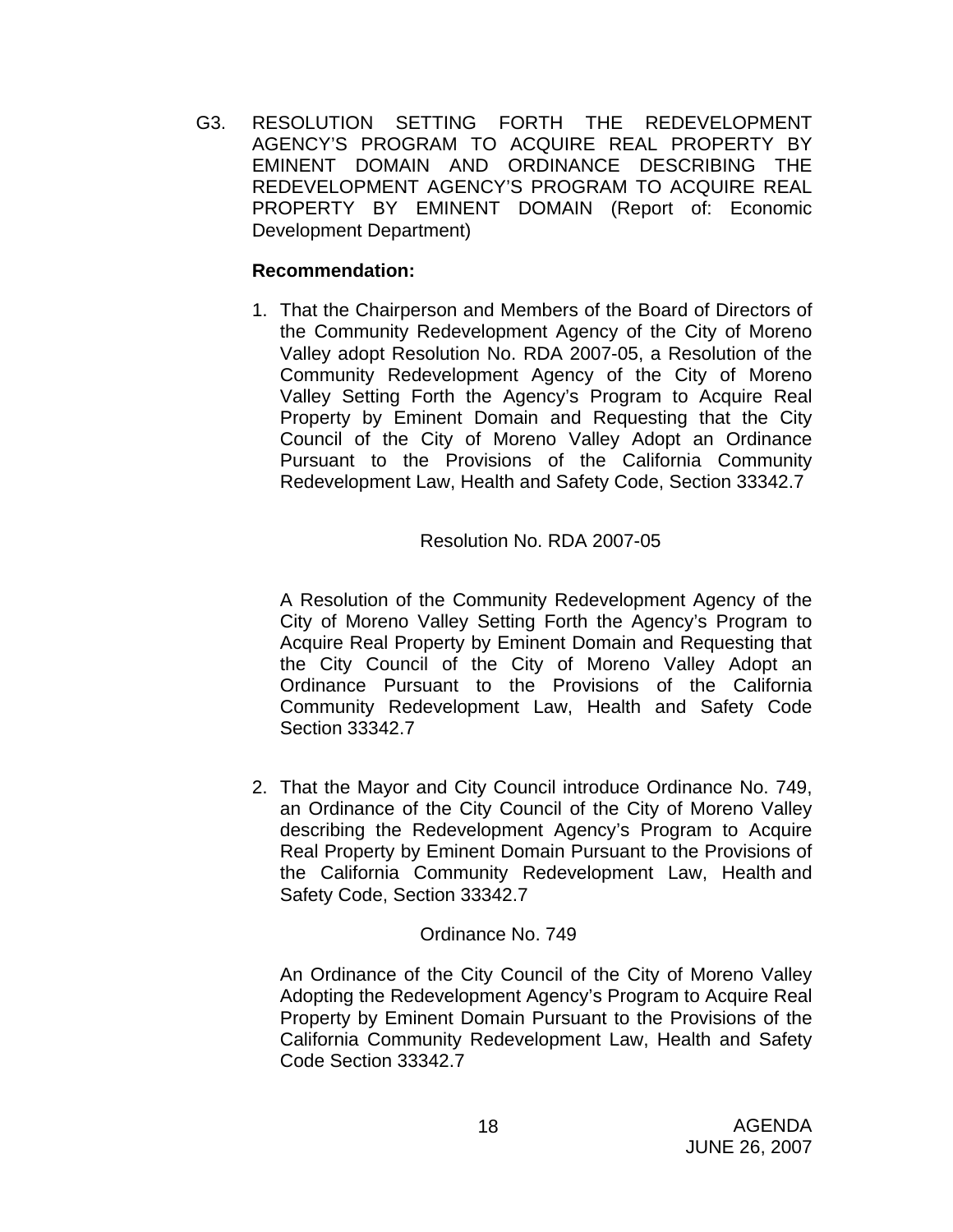G4. APPOINTMENTS TO THE CITY COUNCIL BOARDS AND COMMISSIONS (Report of: City Clerk's Department)

#### **Recommendation:**

- 1. Review the ballots for appointments to various City Council Boards and Commissions and mark the choices where appropriate; or
- 2. If appointments are not made, declare the positions vacant and authorize the City Clerk to re-notice the positions as vacant.
- G5. ADOPTION OF FY 2007-08 BUDGET AND RELATED ITEMS (Report of: Finance Department)

#### **Recommendation:**

1. Adopt Resolution No. 2007-79, approving the Operating and Capital Budgets for the City of Moreno Valley for FY 2007-08, including all applicable adjustments pursuant to the Schedule of Budget Adjustments (Attachment "A" of this report);

## Resolution No. 2007-79

 A Resolution of the City Council of the City of Moreno Valley, California, Adopting the Operating and Capital Budgets for Fiscal Year 2007-08

2. Acting in its capacity as the President and Board of Directors of the Community Services District of the City of Moreno Valley, adopt Resolution No. CSD 2007-24, approving the Operating and Capital Budgets for the Community Services District of the City of Moreno Valley for FY 2007-08, including all applicable adjustments pursuant to the Schedule of Budget Adjustments (Attachment "A" of this report);

#### Resolution No. CSD 2007-24

 A Resolution of the Moreno Valley Community Services District, Adopting the Operating and Capital Budgets for Fiscal Year 2007-08

3. Acting in its capacity as the Chairperson and Agency Members of the Community Redevelopment Agency of the City of Moreno Valley, Adopt Resolution No. RDA 2007-06 approving the Operating and Capital Budgets for the Community Redevelopment Agency of the City of Moreno Valley for FY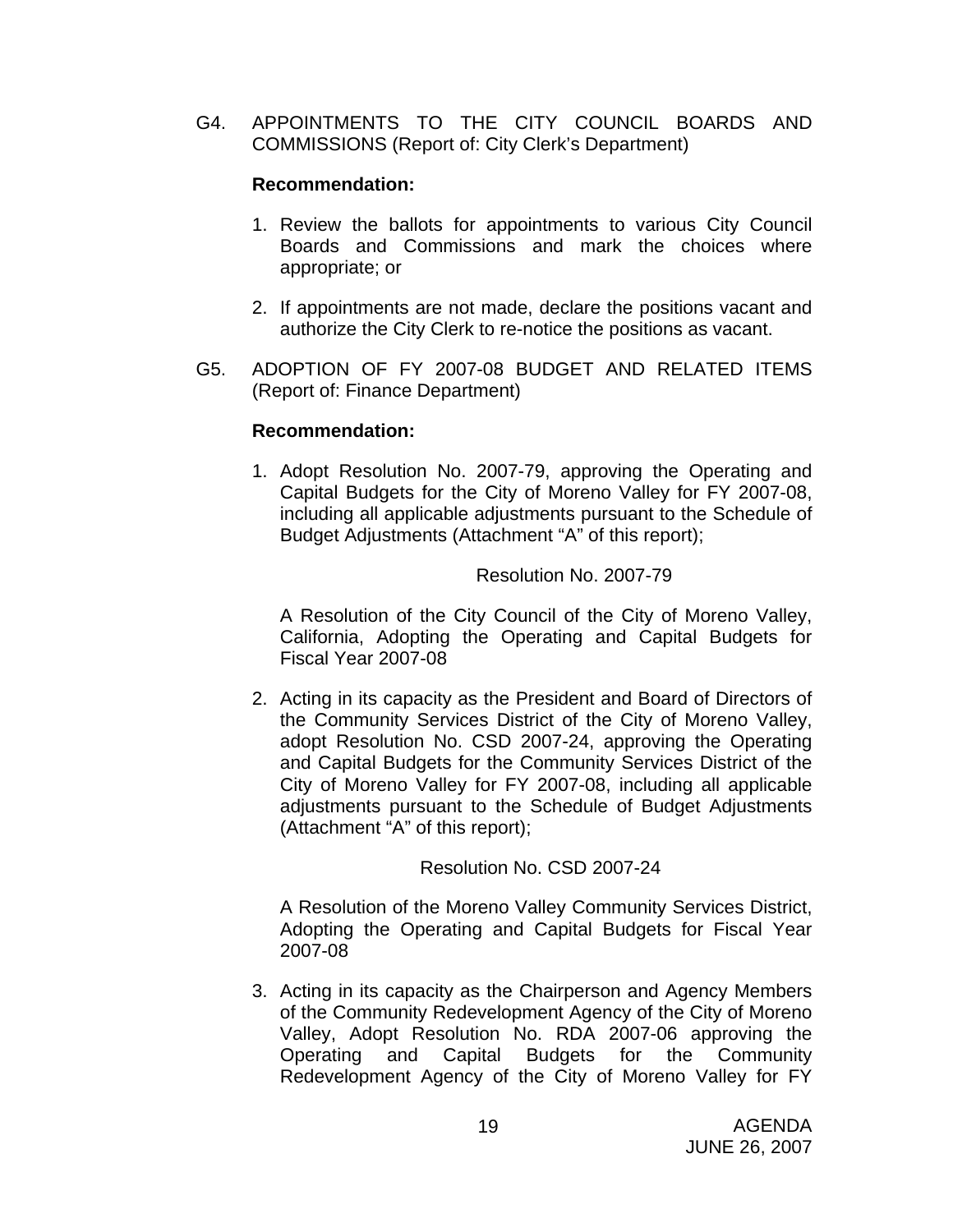2007-08, including all applicable adjustments pursuant to the Schedule of Budget Adjustments (Attachment "A" of this report);

#### Resolution No. RDA 2007-06

 A Resolution of the Community Redevelopment Agency of the City of Moreno Valley, California, Adopting the Operating and Capital Budgets for Fiscal Year 2007-08

- 4. Acting in its capacity as the President and Board of Directors of the Community Services District, approve the repayment of up to \$40,000,000 to the City of Moreno Valley by renewal of the Promissory Note, pursuant to the terms and conditions of the outstanding Promissory Note, the borrowing of up to \$40,000,000 pursuant to the terms and conditions of the attached Promissory Note, and the execution of the original of said note by the President of the Board of Directors, and the delivery of said executed note to the Treasurer of the City;
- 5. Acting in its capacity as the Chairperson and Agency Members of the Community Redevelopment Agency of the City of Moreno Valley, approve the repayment of up to \$40,000,000 to the City of Moreno Valley by renewal of the Promissory Note, pursuant to the terms and conditions of the outstanding Promissory Note, the borrowing of up to \$40,000,000 pursuant to the terms and conditions of the attached Promissory Note, and the execution of the original of said note by the Chairperson and Agency Members, and the delivery of said executed note to the Treasurer of the City;
- 6. Approve the FY 2007-08 Staffing Plan and Position Control Roster, which reflect the personnel allocations consistent with the adoption of the FY 2007-08 Budget.
- 7. Adopt Resolution 2007-80 approving the revised monthly vehicle allowances for both Council and designated management positions.

Resolution No. 2007-80

 A Resolution of the City Council of the City of Moreno Valley, California, Approving Revised Monthly Vehicle Allowances

G6. CITY MANAGER'S REPORT (Informational Oral Presentation – not for Council action)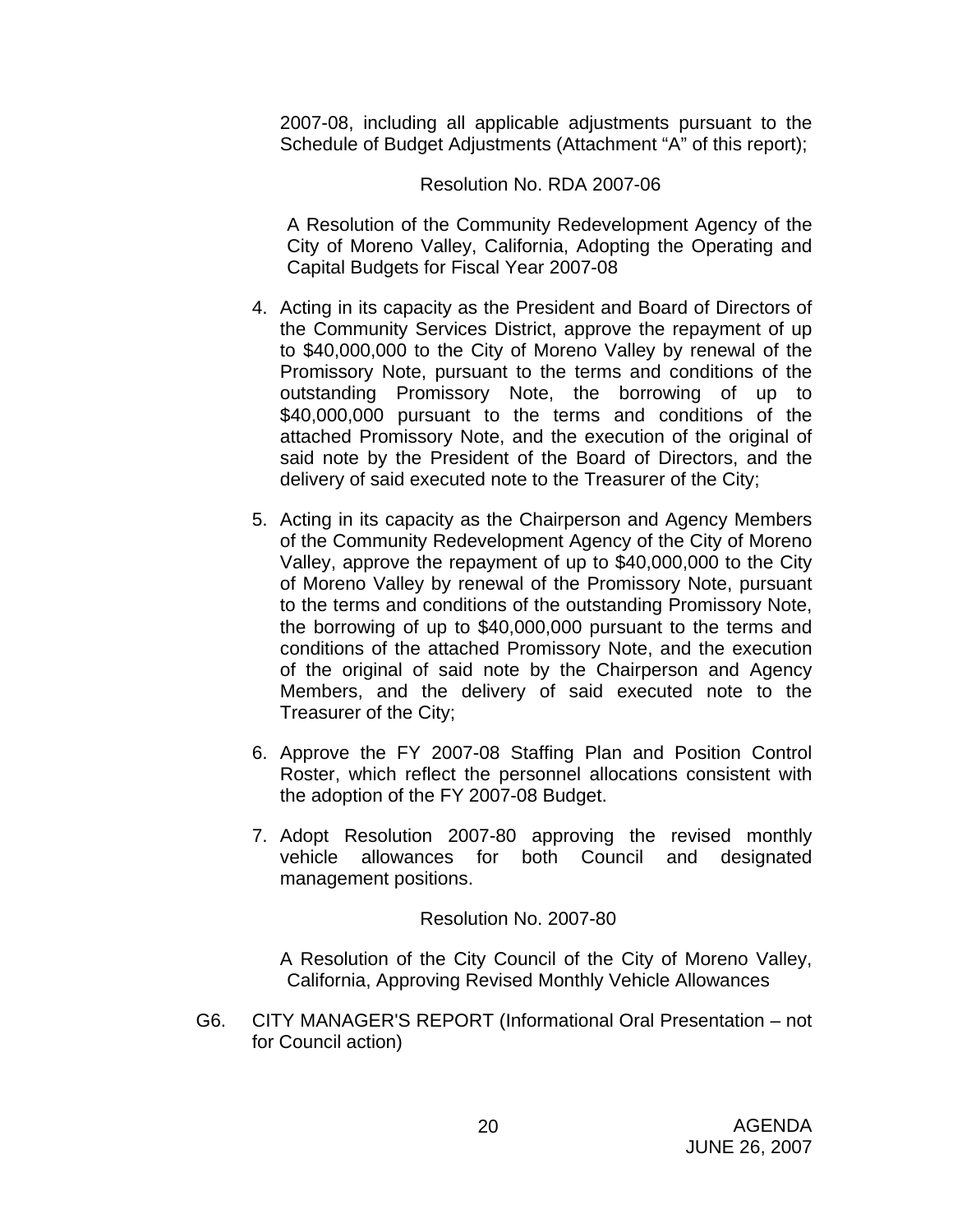## **H. LEGISLATIVE ACTIONS**

ORDINANCES - 1ST READING AND INTRODUCTION - NONE ORDINANCES - 2ND READING AND ADOPTION - NONE ORDINANCES - URGENCY ORDINANCES - NONE RESOLUTIONS – NONE

## PUBLIC COMMENTS **ON ANY SUBJECT NOT ON THE AGENDA** UNDER THE JURISDICTION OF THE CITY COUNCIL

Those wishing to speak should complete and submit a BLUE speaker slip to the Bailiff. There is a three-minute time limit per person. All remarks and questions shall be addressed to the presiding officer or to the City Council and not to any individual Council member, staff member or other person.

#### **CLOSING COMMENTS AND/OR REPORTS OF THE CITY COUNCIL, COMMUNITY SERVICES DISTRICT, OR COMMUNITY REDEVELOPMENT AGENCY**